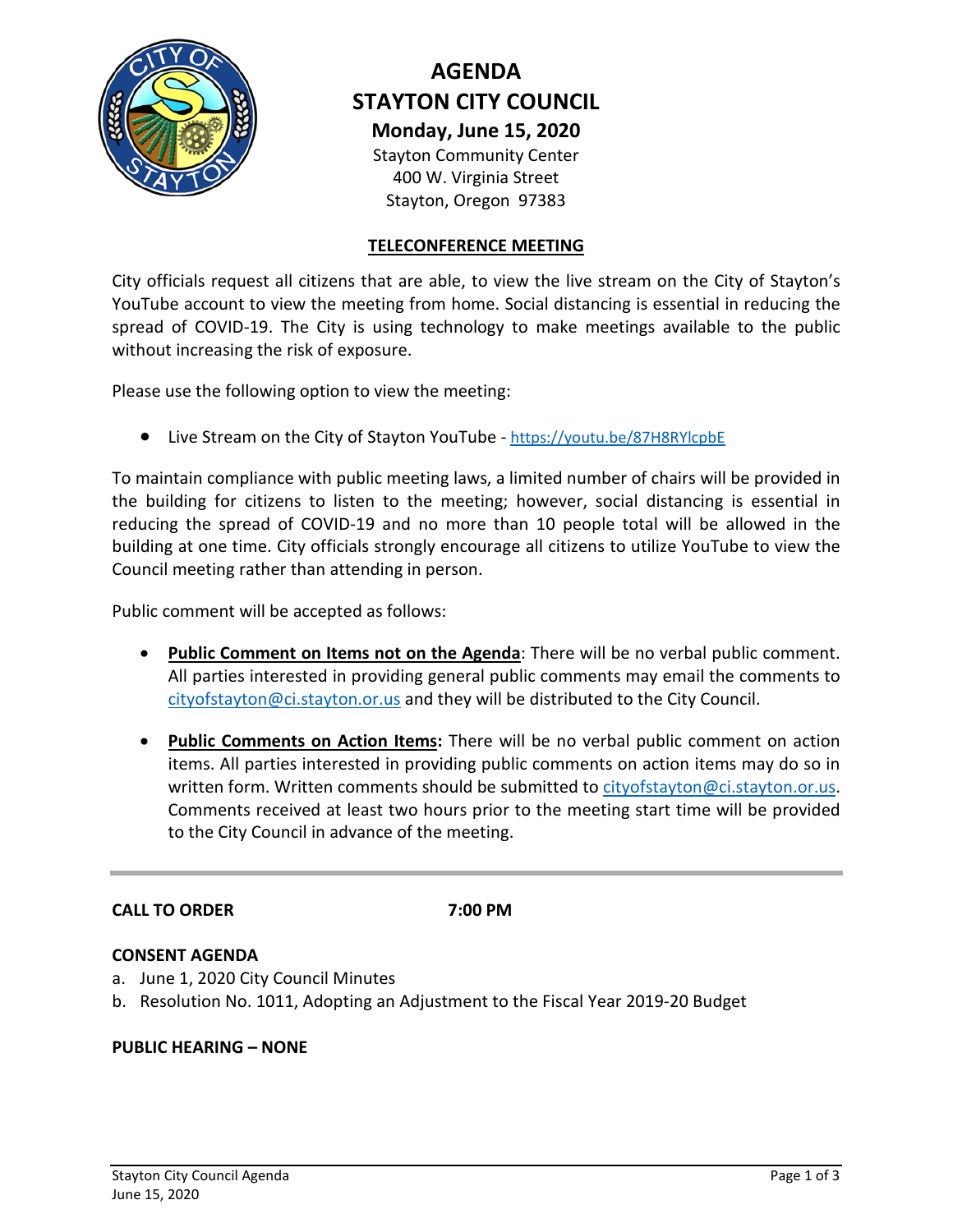#### **GENERAL BUSINESS**

#### **Resolution No. 1009, Adopting Fees and charges for Various City Services ACTION for the 2020-21 Fiscal Year**

- a. Staff Report Susannah Sbragia
- b. Council Discussion
- c. Council Decision

#### **Resolution No. 1010, Approving Changes to Utility Charges ACTION**

- a. Staff Report Susannah Sbragia
- b. Council Discussion
- c. Council Decision

#### **ADJOURN**

*The meeting location is accessible to persons with disabilities. A request for an interpreter for the hearing impaired or other accommodations for persons with disabilities should be made at least 48 hours prior to the meeting. If you require special accommodations contact Administrative Services Manager Alissa Angelo at (503) 769-3425.*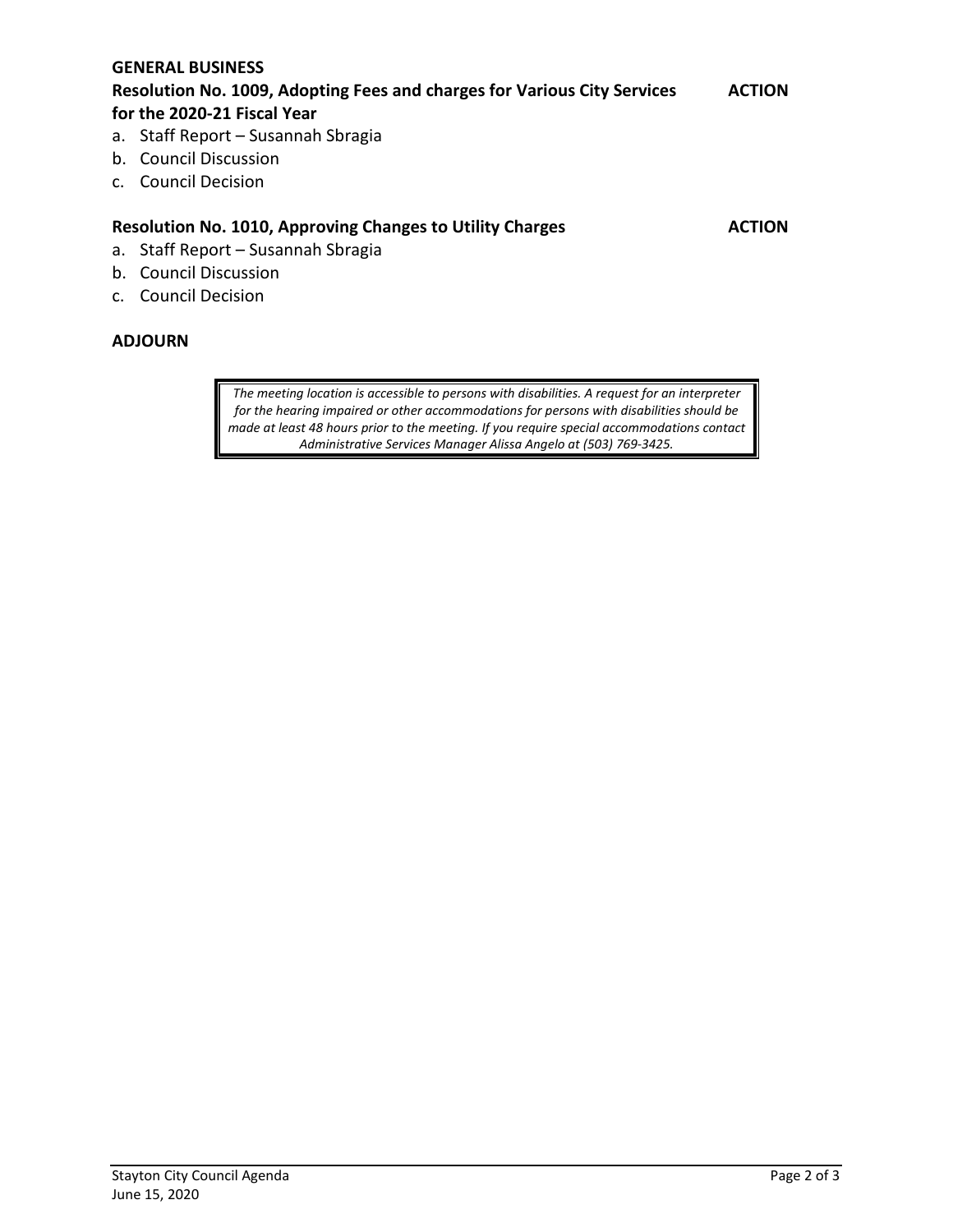# **CALENDAR OF EVENTS**

### **JUNE 2020**

| Monday             | June 15      | <b>City Council</b>                                         | 7:00 p.m. | https://youtu.be/87H8RYlcpbE |  |
|--------------------|--------------|-------------------------------------------------------------|-----------|------------------------------|--|
| Wednesday          | June 17      | Library Board                                               | Cancelled |                              |  |
| Monday             | June 29      | <b>Planning Commission</b>                                  | 7:00 p.m. | https://youtu.be/ykOi3FYICRg |  |
| <b>JULY 2020</b>   |              |                                                             |           |                              |  |
| Friday             | July 3       | CITY OFFICES CLOSED IN OBSERVANCE OF FOURTH OF JULY HOLIDAY |           |                              |  |
| Monday             | July 6       | <b>City Council</b>                                         | 7:00 p.m. | https://youtu.be/20ooxb2u1Vc |  |
| Tuesday            | July 7       | Parks & Recreation Board                                    | 6:00 p.m. | E.G. Siegmund Meeting Room   |  |
| Tuesday            | July 14      | Commissioner's Breakfast                                    | 7:30 a.m. | Covered Bridge Café          |  |
| Wednesday          | July 15      | Library Board                                               | 6:00 p.m. | E.G. Siegmund Meeting Room   |  |
| Monday             | July 20      | <b>City Council</b>                                         | 7:00 p.m. | https://youtu.be/IP2rQ79AzgE |  |
| Monday             | July 27      | <b>Planning Commission</b>                                  | 7:00 p.m. | https://youtu.be/nwyyMqTIAK4 |  |
| <b>AUGUST 2020</b> |              |                                                             |           |                              |  |
| Monday             | August 3     | <b>City Council</b>                                         | 7:00 p.m. | Community Center (north end) |  |
| Tuesday            | August 4     | Parks & Recreation Board                                    | 6:00 p.m. | E.G. Siegmund Meeting Room   |  |
| Tuesday            | August 11    | Commissioner's Breakfast                                    | 7:30 a.m. | Covered Bridge Café          |  |
| Monday             | August 17    | <b>City Council</b>                                         | 7:00 p.m. | Community Center (north end) |  |
| Wednesday          | August 19    | Library Board                                               | 6:00 p.m. | E.G. Siegmund Meeting Room   |  |
| Monday             | July 27      | <b>Planning Commission</b>                                  | 7:00 p.m. | Community Center (north end) |  |
| SEPTEMBER 2020     |              |                                                             |           |                              |  |
| Tuesday            | September 1  | Parks & Recreation Board                                    | 6:00 p.m. | E.G. Siegmund Meeting Room   |  |
| Monday             | September 7  | CITY OFFICES CLOSED IN OBSERVANCE OF LABOR DAY HOLIDAY      |           |                              |  |
| Tuesday            | September 8  | <b>Commissioner's Breakfast</b>                             | 7:30 a.m. | Covered Bridge Café          |  |
| Tuesday            | September 8  | <b>City Council</b>                                         | 7:00 p.m. | Community Center (north end) |  |
| Wednesday          | September 16 | Library Board                                               | 6:00 p.m. | E.G. Siegmund Meeting Room   |  |
| Monday             | September 21 | <b>City Council</b>                                         | 7:00 p.m. | Community Center (north end) |  |
| Monday             | September 28 | <b>Planning Commission</b>                                  | 7:00 p.m. | Community Center (north end) |  |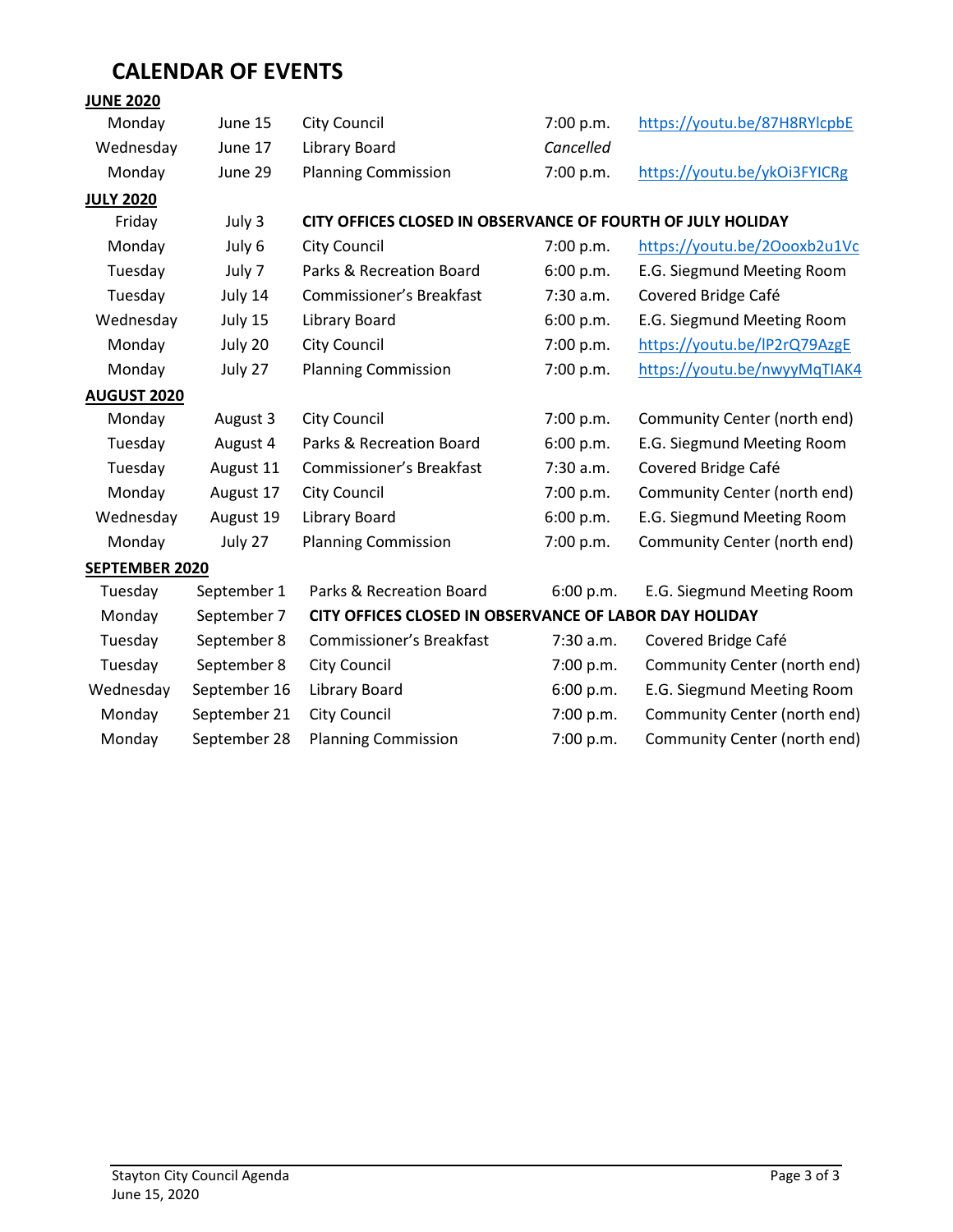#### **City of Stayton City Council Minutes June 1, 2020**

#### **LOCATION:** STAYTON COMMUNITY CENTER, 400 W. VIRGINIA STREET, STAYTON

**Time Start:** 7:04 P.M. **Time End:** 8:24 P.M.

#### **COUNCIL MEETING ATTENDANCE LOG**

| <b>COUNCIL</b>                                       | <b>STAYTON STAFF</b>                                         |  |
|------------------------------------------------------|--------------------------------------------------------------|--|
| Mayor Henry Porter (via Zoom)                        | Alissa Angelo, Administrative Services Manager               |  |
| Councilor Paige Hook (via Zoom; joined at 7:28 p.m.) | Keith Campbell, City Manager                                 |  |
| Councilor Ben McDonald (via Zoom)                    | Dan Fleishman, Director of Planning & Development (via Zoom) |  |
| Councilor Christopher Molin (via Zoom)               | David Frisendahl, Police Chief                               |  |
| Councilor Jordan Ohrt (via Zoom)                     | Lance Ludwick, Public Works Director (via YouTube)           |  |
| Councilor David Patty (via Zoom)                     | Janna Moser, Library Director (via Zoom)                     |  |
|                                                      | Susannah Sbragia, Finance Director (via Zoom)                |  |

| <b>AGENDA</b>                                                                                                                                              | <b>ACTIONS</b>                                                                                                                                                                                                                                                       |
|------------------------------------------------------------------------------------------------------------------------------------------------------------|----------------------------------------------------------------------------------------------------------------------------------------------------------------------------------------------------------------------------------------------------------------------|
| <b>TELECONFERENCE MEETING</b>                                                                                                                              |                                                                                                                                                                                                                                                                      |
| <b>Consent Agenda</b><br>May 18, 2020 City Council Minutes<br>а.                                                                                           | Motion from Councilor Patty, seconded by Councilor Ohrt, to<br>approve the consent agenda as presented. Motion passed<br>4:0.                                                                                                                                        |
| <b>Public Hearing</b><br><b>Certifying Eligibility and Electing to Receive State</b><br><b>Revenue Sharing Funds</b><br>a. Staff Report - Susannah Sbragia | Ms. Sbragia reviewed the staff report.                                                                                                                                                                                                                               |
| <b>Open Public Hearing</b><br>b.                                                                                                                           | Mayor Porter opened the hearing at 7:08 p.m.                                                                                                                                                                                                                         |
| <b>Public Hearing</b><br>c.                                                                                                                                | No verbal or written public testimony received.                                                                                                                                                                                                                      |
| <b>Close Public Hearing</b><br>d.                                                                                                                          | Mayor Porter closed the hearing at 7:09 p.m.                                                                                                                                                                                                                         |
| <b>Council deliberation</b><br>e.                                                                                                                          | None.                                                                                                                                                                                                                                                                |
| Council decision on Resolution No. 1005 and<br>f.<br><b>Resolution No. 1006</b>                                                                            | Motion from Councilor McDonald, seconded by Councilor<br>Patty, to approve Resolution No. 1005 as presented. Motion<br>passed 4:0.<br>Motion from Councilor Ohrt, seconded by Councilor Patty, to<br>approve Resolution No. 1006 as presented. Motion passed<br>4:0. |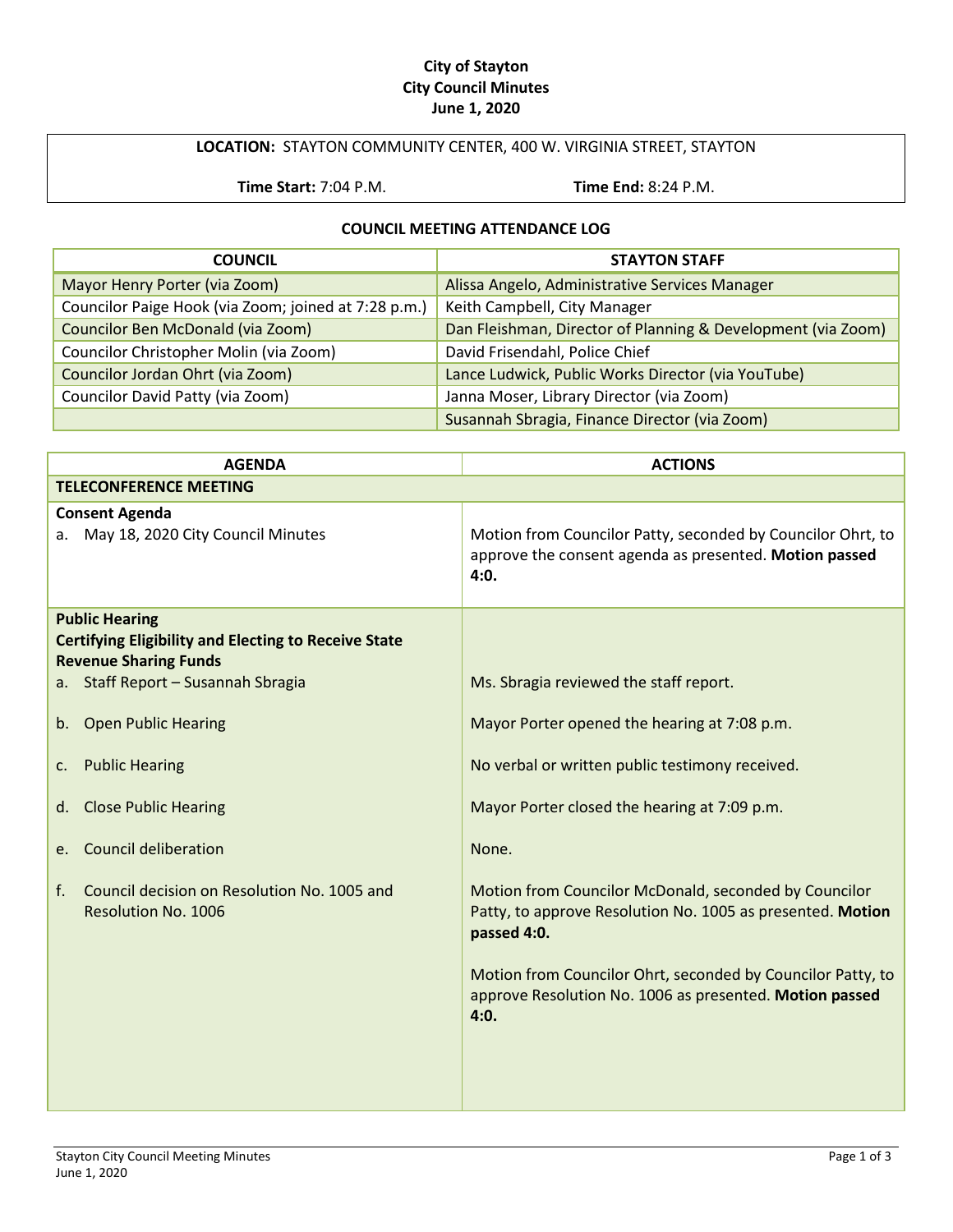| City of Stayton 2020-21 Fiscal Year Budget |                                                                                                                                                           |                                                                                                                                                                                                                                                                                                                      |
|--------------------------------------------|-----------------------------------------------------------------------------------------------------------------------------------------------------------|----------------------------------------------------------------------------------------------------------------------------------------------------------------------------------------------------------------------------------------------------------------------------------------------------------------------|
|                                            | a. Staff Report - Susannah Sbragia                                                                                                                        | Ms. Sbragia reviewed the staff report.                                                                                                                                                                                                                                                                               |
|                                            | b. Open Public Hearing                                                                                                                                    | Mayor Porter opened the hearing at 7:16 p.m.                                                                                                                                                                                                                                                                         |
| C.                                         | <b>Public Hearing</b>                                                                                                                                     | Written testimony was received by staff from Revitalize<br>Downtown Stayton (RDS). The testimony was emailed to the<br>City Council and posted on the Council Agendas and Minutes<br>page of the City's website.                                                                                                     |
|                                            |                                                                                                                                                           | Council discussion of the RDS testimony; a request received<br>in March from the Stayton-Sublimity Chamber of Commerce;<br>and the budget process.                                                                                                                                                                   |
|                                            | d. Close Public Hearing                                                                                                                                   | Mayor Porter closed the hearing at 7:26 p.m.                                                                                                                                                                                                                                                                         |
| e.                                         | <b>Council deliberation</b>                                                                                                                               | Councilor Hook joined the meeting at 7:28 p.m. and stated<br>she will be abstaining from voting due to missing the public<br>hearing.                                                                                                                                                                                |
|                                            |                                                                                                                                                           | Council discussion continued on the budget process, public<br>input, and requests from outside groups for funding.                                                                                                                                                                                                   |
| f.                                         | Council decision on Resolution No. 1007, Adopting<br>the FY 2020-21 City Budget, Making Appropriations,<br>and Levying Property Taxes for the Fiscal Year | Motion from Councilor Ohrt, seconded by Councilor Hook, to<br>reopen the public comment period for the FY 2020-21<br>Budget and delay a decision until the next meeting.                                                                                                                                             |
|                                            |                                                                                                                                                           | <b>Council Discussion:</b> Discussion regarding the public testimony<br>period for the budget.                                                                                                                                                                                                                       |
|                                            |                                                                                                                                                           | Motion failed 1:3 (McDonald, Molin, Patty) (Hook<br>abstained).                                                                                                                                                                                                                                                      |
|                                            |                                                                                                                                                           | Motion from Councilor Patty, seconded by Councilor<br>McDonald, to approve Resolution No. 1007, adopting the FY<br>2020-21 budget, making appropriations for the 2020-21<br>fiscal year, and levying taxes and categorizing taxes for the<br>fiscal year as presented. Motion passed 3:1 (Ohrt) (Hook<br>abstained). |
|                                            | <b>General Business</b>                                                                                                                                   |                                                                                                                                                                                                                                                                                                                      |
|                                            | Results of Local Option Levy for Support of the Library,<br>Parks, and Pool                                                                               |                                                                                                                                                                                                                                                                                                                      |
| а.                                         | Staff Report - Susannah Sbragia                                                                                                                           | Ms. Sbragia reviewed the staff report.                                                                                                                                                                                                                                                                               |
| b.                                         | <b>Council Discussion</b>                                                                                                                                 | Council discussion on when the levy will be taken before the<br>voters again, stakeholder involvement, and if there will be<br>any potential election costs.                                                                                                                                                         |
|                                            |                                                                                                                                                           |                                                                                                                                                                                                                                                                                                                      |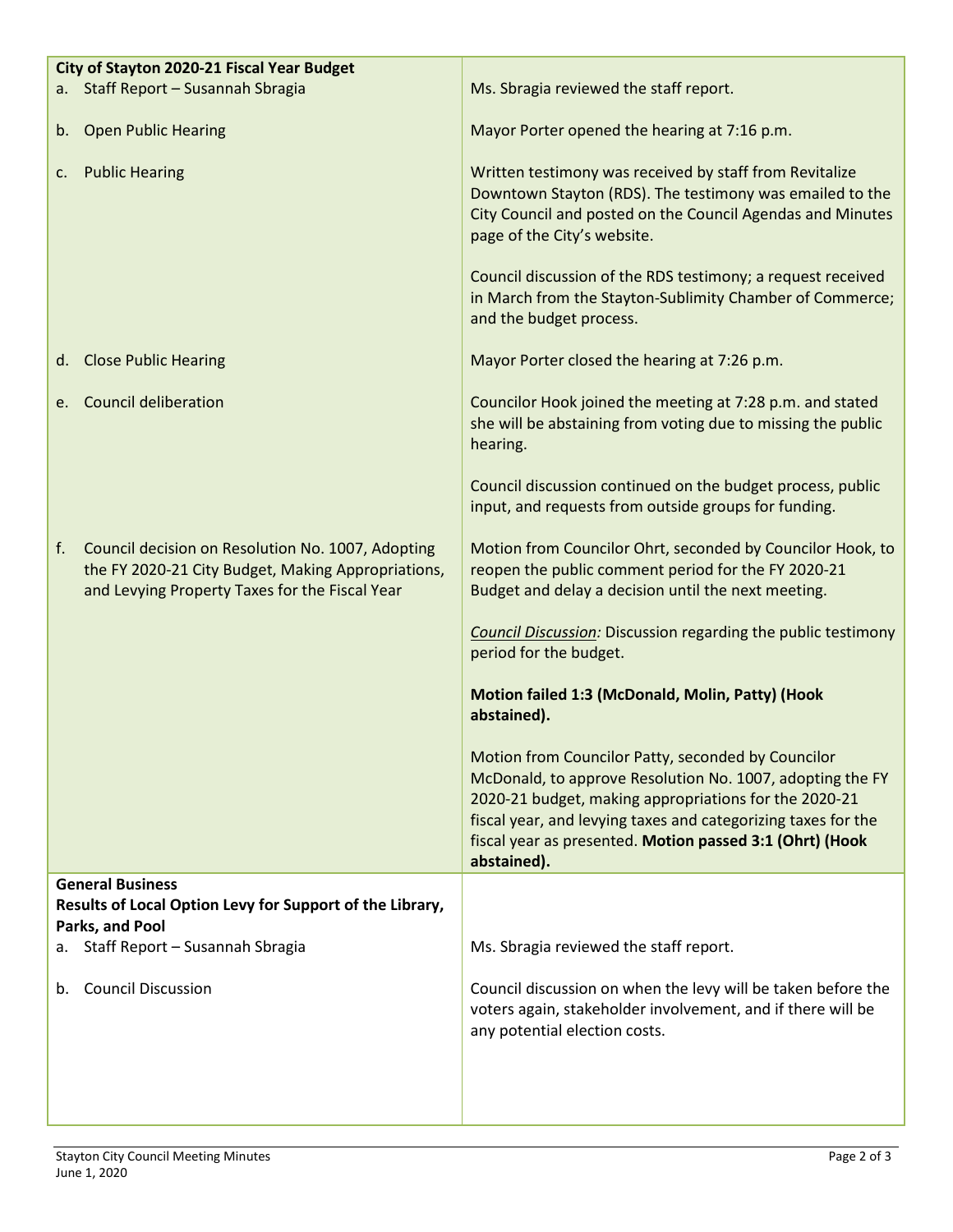| <b>Resolution Authorizing Submittal of a CDBG Emergency</b><br><b>Business Assistance Grant</b> |                                                                                                                                                                                                                                                                                                                                                                 |
|-------------------------------------------------------------------------------------------------|-----------------------------------------------------------------------------------------------------------------------------------------------------------------------------------------------------------------------------------------------------------------------------------------------------------------------------------------------------------------|
| a. Staff Report - Dan Fleishman                                                                 | Mr. Fleishman reviewed the staff report.                                                                                                                                                                                                                                                                                                                        |
| b. Council Discussion                                                                           | Council discussion and questions regarding the public<br>hearing, grant process and amount of grant funds for<br>businesses.                                                                                                                                                                                                                                    |
| <b>Council Decision</b>                                                                         | Motion from Councilor Patty, seconded by Councilor Ohrt, to<br>approve Resolution No. 1008 as presented. Motion passed<br>5:0.                                                                                                                                                                                                                                  |
| <b>Communications from Mayor and Councilors</b>                                                 | Motion from Councilor Ohrt to hire a City Attorney who can<br>be present at City Council meetings. Motion died due to lack<br>of a second.<br>Discussion that a decision on hiring a new City Attorney<br>would need to be added to a future agenda as it was not on<br>the agenda for this meeting.<br>Councilor Ohrt expressed concern on the City's plan for |
|                                                                                                 | Phase 1 requiring visitors to wear masks in City buildings.<br>Brief Council discussion on this requirements.                                                                                                                                                                                                                                                   |

APPROVED BY THE STAYTON CITY COUNCIL THIS 16<sup>TH</sup> DAY OF JUNE 2020, BY A \_\_\_\_ VOTE OF THE STAYTON CITY COUNCIL.

| Date: | Bv:                                            |  |
|-------|------------------------------------------------|--|
|       | Henry A. Porter, Mayor                         |  |
| Date: | Attest:                                        |  |
|       | Keith D. Campbell, City Manager                |  |
| Date: |                                                |  |
|       | Alissa Angelo, Administrative Services Manager |  |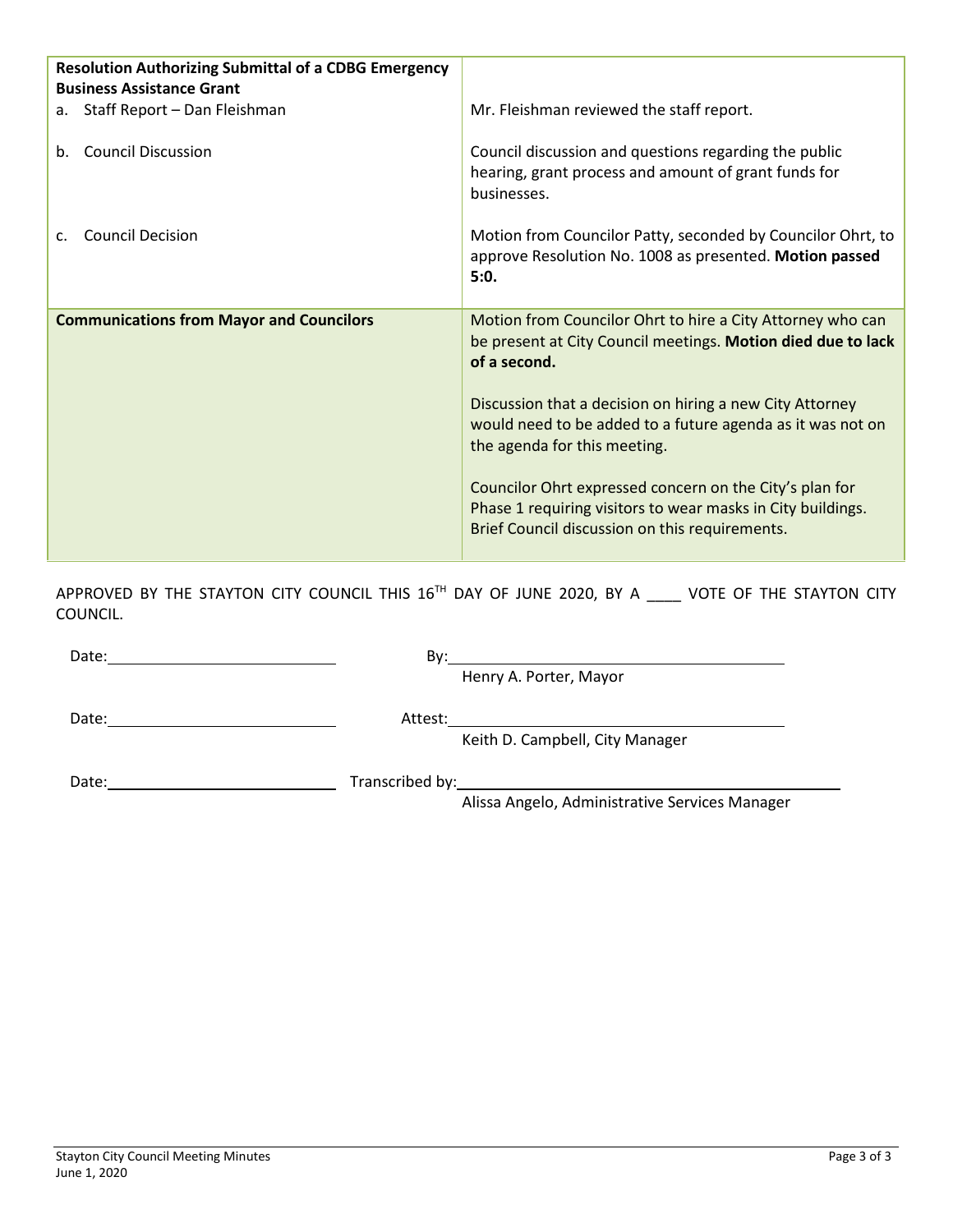

### **CITY OF STAYTON**

# M E M O R A N D U M

| TO:             | Henry A. Porter and the Stayton City Council                                                             |  |  |  |
|-----------------|----------------------------------------------------------------------------------------------------------|--|--|--|
| <b>FROM:</b>    | Susannah Sbragia, Finance Director                                                                       |  |  |  |
| <b>DATE:</b>    | June 15, 2020                                                                                            |  |  |  |
| <b>SUBJECT:</b> | Consent Agenda - Resolution No. 1011, Adopting an<br><b>Adjustment to the Fiscal Year 2019-20 Budget</b> |  |  |  |

#### **ISSUE**

Resolution No. 1011 adopts needed appropriation adjustments for the fiscal year 2019-20 budget.

#### **BACKGROUND INFORMATION**

The original fiscal year 2019-20 adopted budget under budgeted the actual cost of the Contract Services Fee for the Municipal Court Judge. This resolution adds an additional \$2,000 in appropriations to cover this shortfall.

#### **FISCAL IMPACT**

This adjustment will cover the cost of the Municipal Court's contract services for the Municipal Court Judge.

#### **STAFF RECOMMENDATION**

Staff recommends approval of Resolution No. 1011 as presented.

#### **MOTION(S)**

Consent Agenda approval.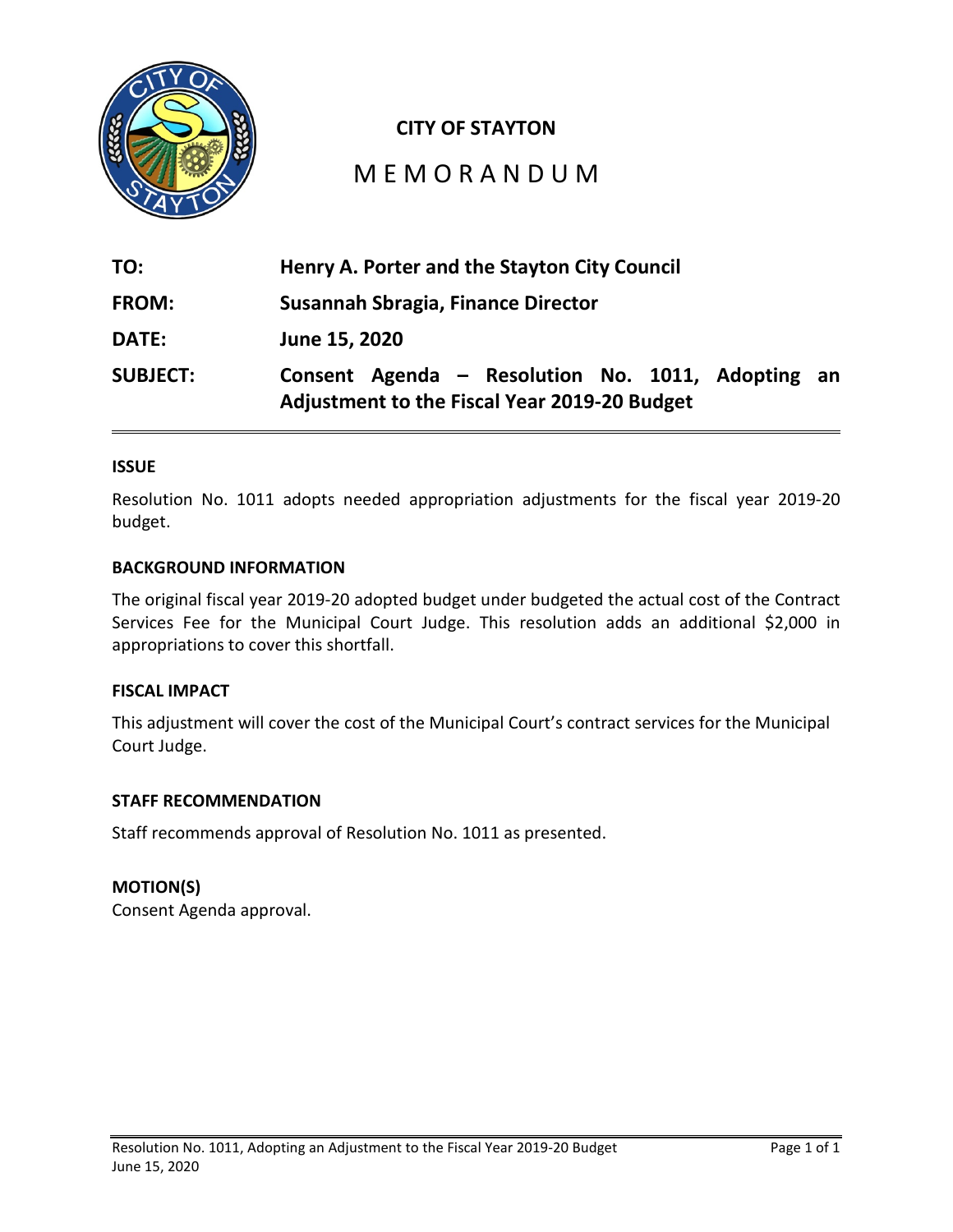#### **RESOLUTION NO. 1011 ADOPTING AN ADJUSTMENT TO THE FISCAL YEAR 2019-20 BUDGET**

**WHEREAS,** the Municipal Court department within the General Fund needs a budget adjustment; and

**WHEREAS,** the Municipal Court needs an additional \$2,000 added to the budget to cover the Contract Services costs for the Municipal Court Judge.

#### **NOW, THEREFORE, BE IT RESOLVED THAT THE STAYTON CITY COUNCIL HEREBY:**

**Fund/Org. Unit/Object Classification Approved Budget Change Amended Budget General Fund** Police \$2,245,700 \$0 \$2,245,700 Planning \$229,800 \$0 \$229,800 Community Center  $$59,300$   $$0$   $$59,300$ Municipal Court  $$75,400$  \$2,000 \$77,400 Administration & City Council \$1,197,200 \$0 \$1,197,200 Gen Fund Operations  $$220,000$   $$0$  \$220,000 Street Lights **\$115,900** \$0 \$115,900 *Not Allocated to Org Unit.*  Transfers \$747,832 \$0 \$747,832 Contingency \$455,300 (\$2,000) \$453,300 **Total \$5,346,432 \$0 \$5,346,432** 

**SECTION 1:** Adopts the adjustment to the fiscal year 2019-20 budget as follows:

#### **ADOPTED BY THE STAYTON CITY COUNCIL THIS 15TH DAY OF JUNE, 2020.**

#### CITY OF STAYTON

Signed: \_\_\_\_\_\_\_\_\_\_\_\_\_, 2020 By:

Mayor Henry A. Porter, Mayor

Signed: \_\_\_\_\_\_\_\_\_\_\_\_\_\_, 2020 ATTEST: \_

Keith D. Campbell, City Manager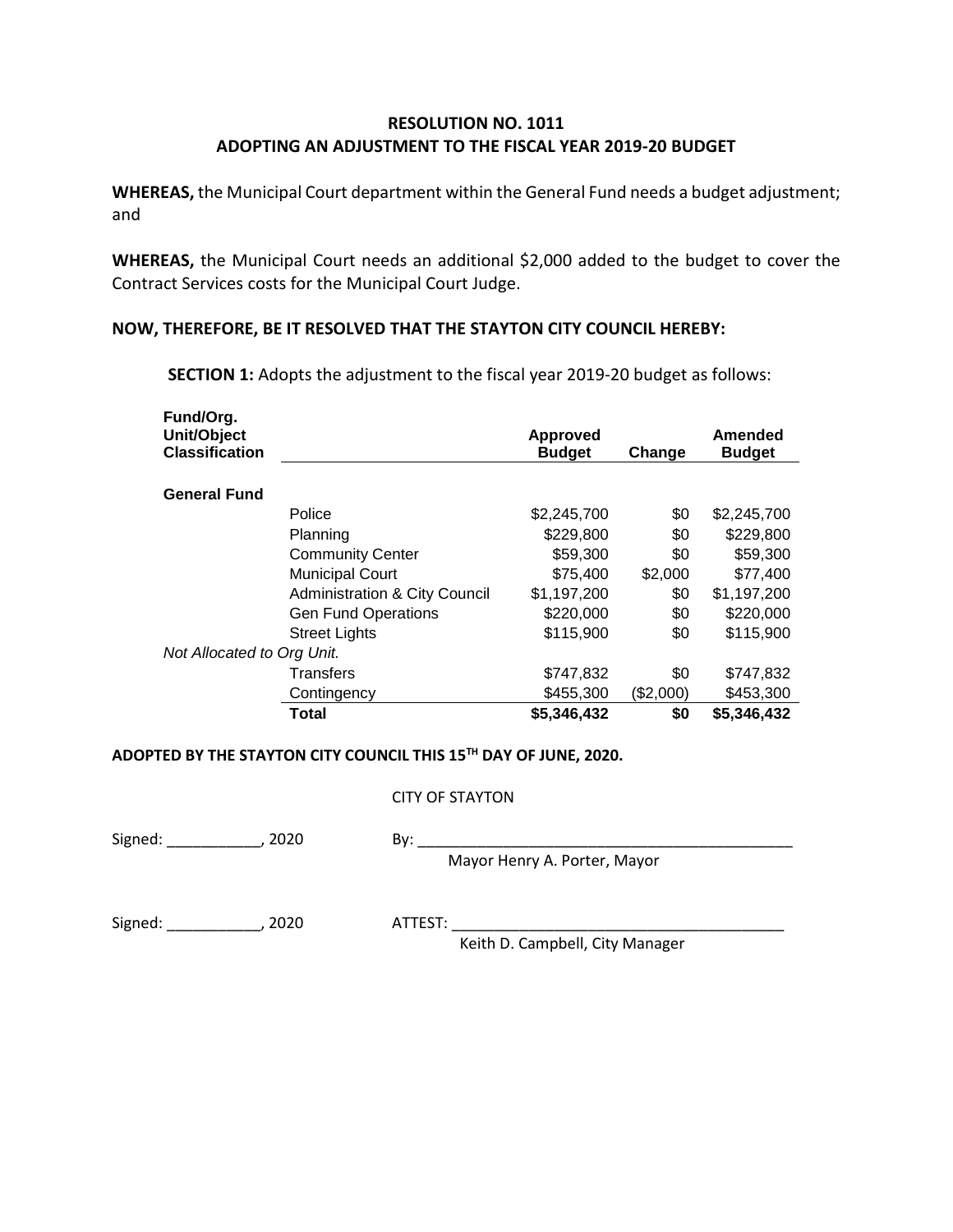

## **CITY OF STAYTON**

# M E M O R A N D U M

| TO:             | Mayor Henry A. Porter and the Stayton City Council                                                      |
|-----------------|---------------------------------------------------------------------------------------------------------|
| <b>FROM:</b>    | Susannah Sbragia, Finance Director                                                                      |
| <b>DATE:</b>    | June 15, 2020                                                                                           |
| <b>SUBJECT:</b> | Resolution No. 1009, Adopting Fees and Charges for Various<br>City Services for the 2020-21 Fiscal Year |

#### **BACKGROUND INFORMATION**

Enclosed you will find Resolution No. 1009, which includes recommended changes to the fee schedule. Annually, the City reviews and updates its fees and fines schedule to reflect actual costs and consider the impact on inflation, personnel, and material on these fees to ensure they are in line to the actual cost.

#### **FISCAL IMPACT**

As allowed by State Statute, the fee schedule assists the City to recover our costs when providing these services.

#### **SUMMARY**

The City continues to work to evaluate our fees and ensure they are in alignment with actual costs and that City is not subsidizing special requests beyond the scope of daily City operations.

#### **OPTIONS AND MOTIONS**

**1. Adopt Resolution No. 1009 as presented.** 

Move to adopt Resolution No. 1009, adopting fees and charges for various City Services as presented.

#### **2. Adopt Resolution No. 1009 with amendments.**

Move to adopt Resolution No. 1009, adopting fees and charges for various City Services as amended.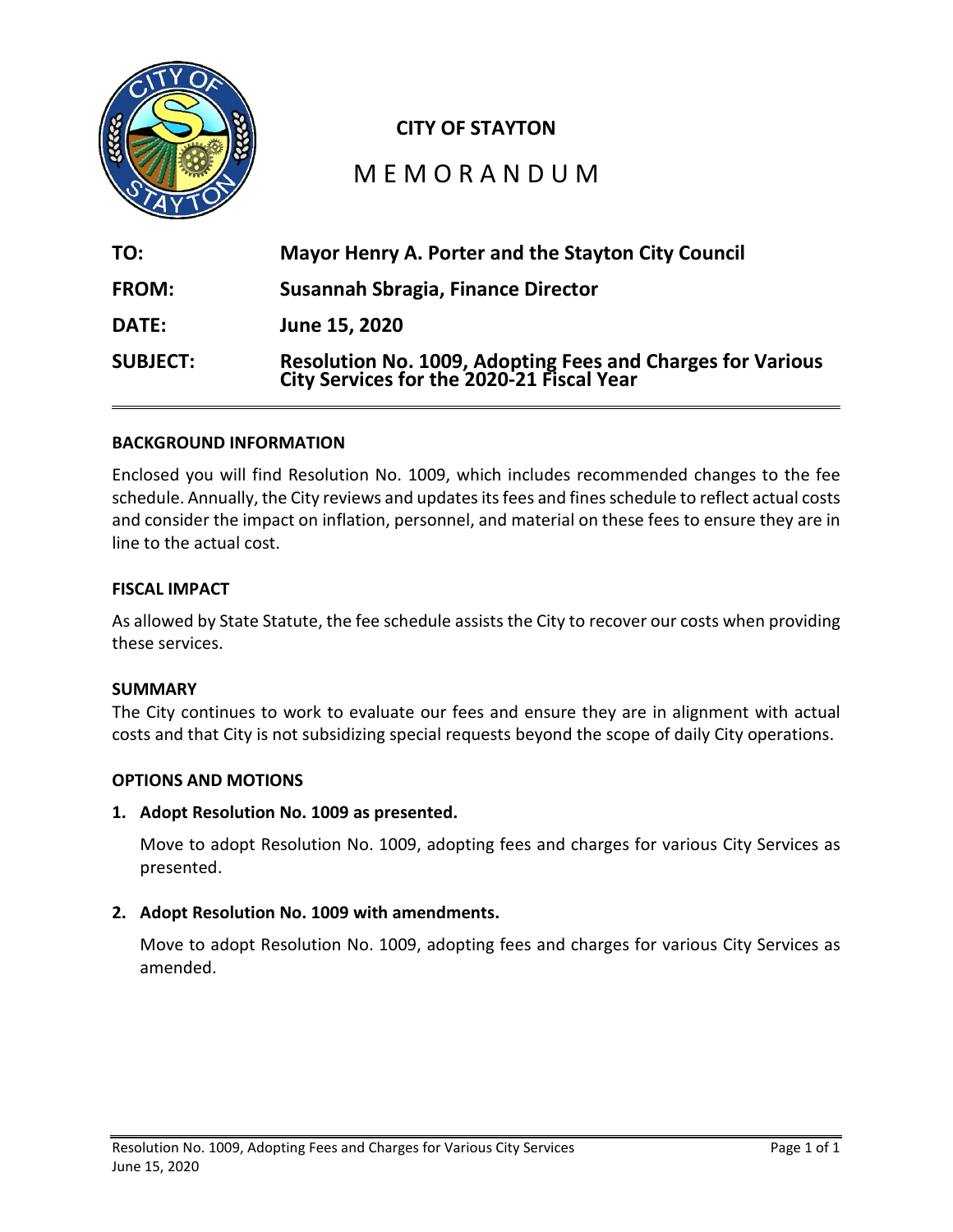#### **RESOLUTION NO. 1009**

#### **A RESOLUTION ADOPTING FEES AND CHARGES FOR VARIOUS CITY SERVICES FOR THE 2020-21 FISCAL YEAR**

**WHEREAS**, the City of Stayton receives requests from citizens for administrative, police, municipal court, library, public works, planning, parks and facilities and services requiring the expenditure of personnel time and materials; and

**WHEREAS**, prudent use of the City's financial resources requires that the City charge fees sufficient to recover the cost in personnel time and materials to render the service requested.

#### **NOW, THEREFORE, BE IT RESOLVED THAT:**

**SECTION 1.** The fees and charges for Fiscal Year 2020-21 appended hereto, designated Exhibit A are hereby adopted.

**SECTION 2.** This resolution shall remain in effect until the Stayton City Council adopts a new resolution for the following fiscal year.

This Resolution shall become effective upon its adoption by the Stayton City Council.

ADOPTED BY THE STAYTON CITY COUNCIL THIS 15TH DAY OF JUNE, 2020.

CITY OF STAYTON

Signed: \_\_\_\_\_\_\_\_\_\_\_\_\_\_, 2020 By: \_\_\_\_\_

Mayor Henry A. Porter, Mayor

Signed: \_\_\_\_\_\_\_\_\_\_\_, 2020 ATTEST: \_\_\_\_\_\_\_\_\_\_\_\_\_\_\_\_\_\_\_\_\_\_\_\_\_\_\_\_\_\_\_\_\_\_\_\_\_\_\_

Keith D. Campbell, City Manager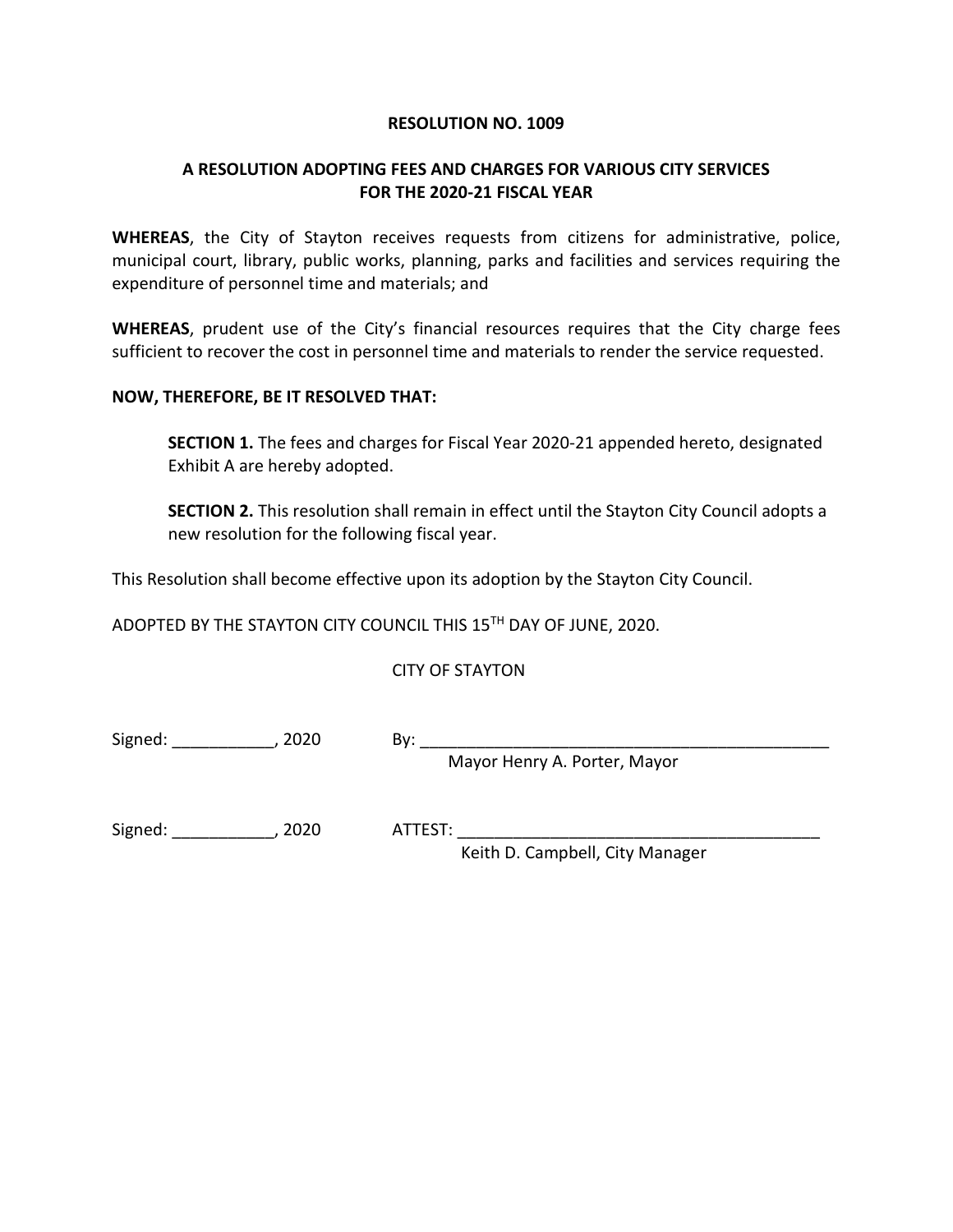

## **ADMINISTRATIVE**

|                                      | 2020-21 Fee        | Unit       |
|--------------------------------------|--------------------|------------|
| Lien Search                          | \$105.00           | Per search |
| Payments Checks/Items or<br>Returned | \$3525.00          | Per item   |
| Autopay                              |                    |            |
| <b>Invoice Late Fee</b>              | 10%                |            |
| All other services not Identified    | <b>Actual Cost</b> |            |

## **PUBLIC RECORDS**

|                                           | 2020-21 Fee | Unit        | <b>Notes</b>                                                         |
|-------------------------------------------|-------------|-------------|----------------------------------------------------------------------|
| Printing / Copies - 8.5x11, 8.5x14, 11x17 | \$0.25      | Per page    |                                                                      |
| Printing / Copies - Large Format          | \$10.00     | Per page    |                                                                      |
| Digital Copies (PDF)                      | \$0.10      | Per page    |                                                                      |
| <b>Certified Copies</b>                   | \$5.00      | Each        |                                                                      |
| Copies of Digital Photos                  | \$1.00      | Per photo   |                                                                      |
| CD of Digital Photos                      | \$10.00     | Each        |                                                                      |
| Audio CD, DVD, or other media             | \$15.00     | Each        |                                                                      |
| Postage                                   |             | Per         | Actual cost of postage                                               |
|                                           |             | transaction |                                                                      |
| Open Records Check                        | \$2045.00   | Each        | Includes staff research and retrieval time of up to 30 minutes, over |
|                                           |             |             | 30 minutes will be charged additionally. \$10 non-refundable         |
|                                           |             |             | search fee included.                                                 |
| Police Reports (fewer than 25 pages)      | \$20.00     | Per report  | Includes staff research and retrieval time of up to 30 minutes, over |
|                                           |             |             | 30 minutes will be charged additionally. \$10 non-refundable         |
|                                           |             |             | search fee included. No charge for victim for first copy.            |
| Police Reports (between 25 and 50 pages)  | \$30.00     | Per report  | Includes staff research and retrieval time of up to 30 minutes, over |
|                                           |             |             | 30 minutes will be charged additionally. \$10 non-refundable         |
|                                           |             |             | search fee included. No charge for victim for first copy.            |
| Police Reports (over 50 pages)            | \$50.00     | Per report  | Includes staff research and retrieval time of up to 30 minutes, over |
|                                           |             |             | 30 minutes will be charged additionally. \$10 non-refundable         |
|                                           |             |             | search fee included. No charge for victim for first copy.            |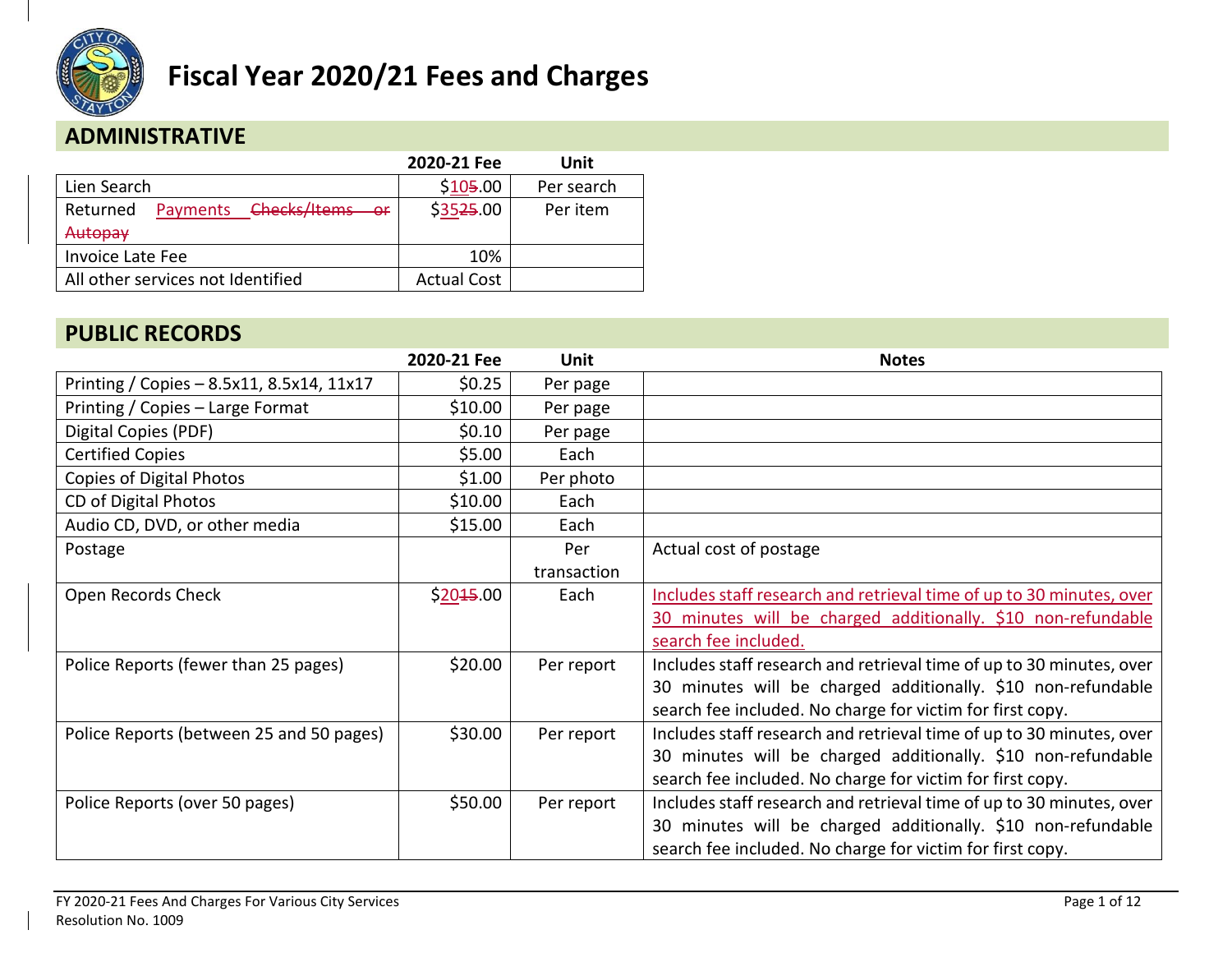| Staff Research | Per         | Charge based on salary and fringe benefits of employee(s) charged |  |  |
|----------------|-------------|-------------------------------------------------------------------|--|--|
|                | transaction | with task, converted to an hourly rate. Charged in 15-minute      |  |  |
|                |             | increments with a 15-minute minimum.                              |  |  |

# **POLICE**

|                                                      |                 | 2020-21 Fees & Fines | <b>Unit</b>     |  |  |
|------------------------------------------------------|-----------------|----------------------|-----------------|--|--|
| Visa Letter                                          |                 | \$40.00              | Per letter      |  |  |
| <b>Record Check Letter</b>                           |                 | \$15.00              | Per letter      |  |  |
| Carnival, Amusement Park & Concession                |                 | \$300.00             | Per year        |  |  |
| Promotional/Processional Event (SMC 5.44; SMC 10.36) |                 | \$50.00              | Per event       |  |  |
|                                                      |                 |                      | Per event       |  |  |
| <b>Recurring Events</b>                              |                 | \$25.00              | Per event       |  |  |
| <b>Event Street Marking Deposit</b>                  |                 | \$200.00             | Per event       |  |  |
| <b>Camping Permit</b>                                |                 | \$0.00               | Each            |  |  |
| Solicitor                                            |                 | \$150.00             | Per year        |  |  |
| <b>Each Additional Employee</b>                      |                 | \$25.00              | Per year        |  |  |
| <b>Renewal of Solicitor License</b>                  |                 | \$25.00              | Per year        |  |  |
| <b>OLCC / OHA License</b>                            |                 |                      |                 |  |  |
| <b>Processing Fee</b>                                |                 | \$100.00             | Per application |  |  |
| Change of Ownership                                  | \$75.00         | Per application      |                 |  |  |
| License Privilege Change                             | \$75.00         | Per application      |                 |  |  |
| OLCC / OHA Employee Background                       | \$10.00         | Per employee         |                 |  |  |
| OLCC / OHA License Background and Renewal            | \$35.00         | Per year             |                 |  |  |
| Temporary                                            |                 | \$35.00              | Per application |  |  |
| Temp. for OLCC Licensed Business                     |                 | \$15.00              | Per application |  |  |
| Junk Dealers / Second Hand                           |                 | \$50.00              | Per year        |  |  |
| <b>Police Ordinance Bail for Violations</b>          |                 |                      |                 |  |  |
| <b>Business Regulations</b>                          | <b>SMC 5.08</b> | \$1,000.00           |                 |  |  |
| <b>Medical Marijuana Facilities</b>                  | <b>SMC 5.12</b> | \$1,000.00           |                 |  |  |
| <b>Pharmaceutical Disposal</b>                       | <b>SMC 5.50</b> | \$500.00             | Per month       |  |  |
| Garage Sales                                         | <b>SMC 5.16</b> | \$500.00             |                 |  |  |
| Solicitors                                           | <b>SMC 5.20</b> | \$1,000.00           |                 |  |  |
| <b>Private Security Enterprises</b>                  | <b>SMC 5.28</b> | \$1,000.00           |                 |  |  |
| Secondhand Dealers and Pawnbrokers                   | <b>SMC 5.32</b> | \$1,000.00           |                 |  |  |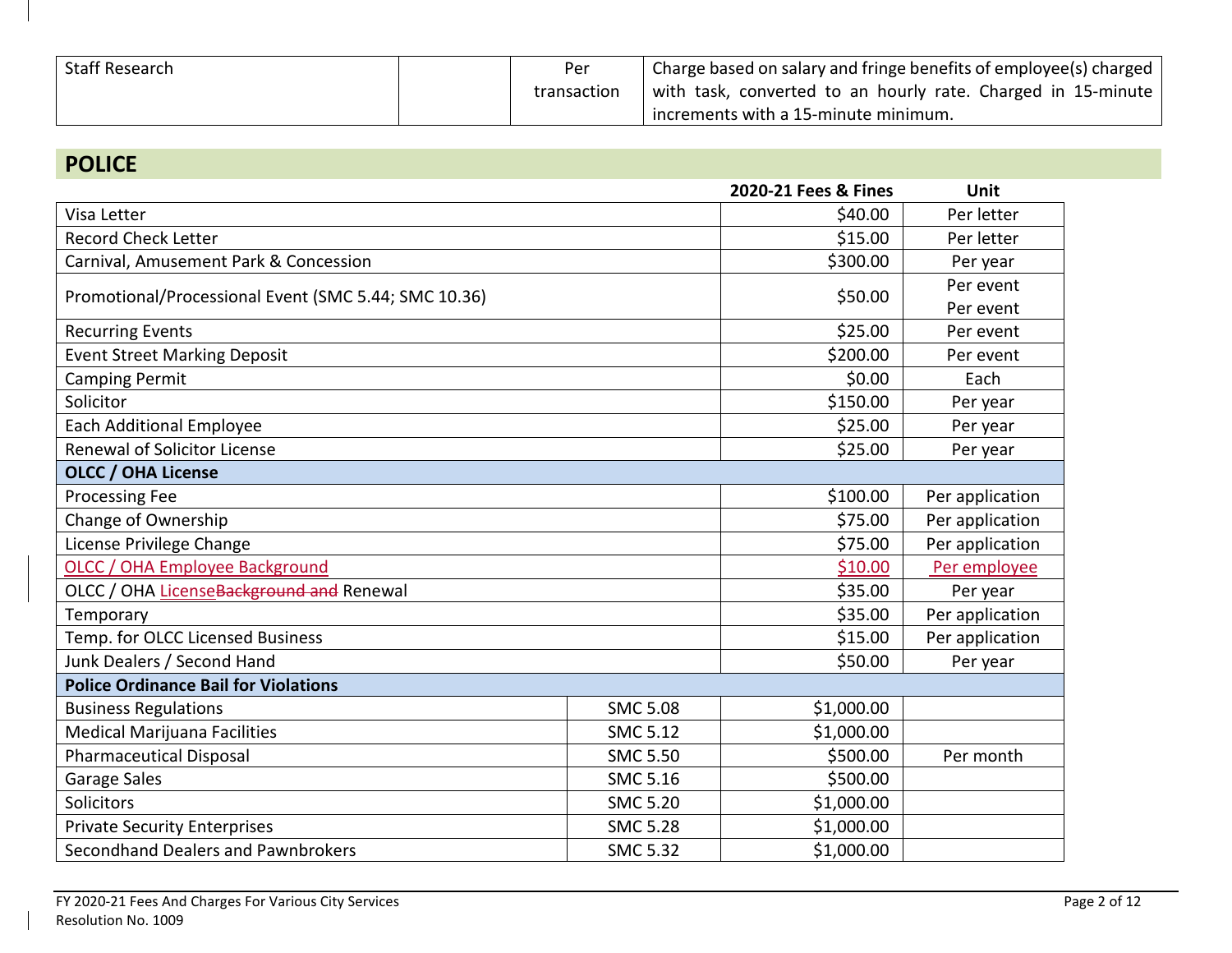| <b>Animal Control</b>                                  | <b>SMC 6.04</b>  | \$500.00            | Not to exceed |
|--------------------------------------------------------|------------------|---------------------|---------------|
| <b>Nuisances</b>                                       | <b>SMC 8.04</b>  | \$500.00 minimum to | Minimum       |
|                                                        |                  | \$1,000.00 maximum  | Maximum       |
|                                                        |                  |                     |               |
| <b>Alarms</b>                                          |                  |                     |               |
| Alarm Permit                                           | <b>SMC 8.08</b>  | \$20.00             | Each          |
| Late Permit Fee                                        | <b>SMC 8.08</b>  | \$25.00             | Each          |
| <b>False Alarm</b>                                     |                  |                     |               |
| • First 5 Alarms                                       |                  | \$0.00              | Each          |
| Alarms 6-15<br>$\bullet$                               |                  | \$25.00             | Each          |
| Alarms 16+<br>$\bullet$                                |                  | \$50.00             | Each          |
| Any other Violation of SMC 8.08 Not listed previously  | <b>SMC 8.08</b>  | \$500.00            |               |
| Use of Public Parks, Public Property and Waterways     | <b>SMC 8.12</b>  | \$500.00            |               |
| Violation of Public Peace and Welfare                  | SMC <sub>9</sub> | \$1,000.00          |               |
| Violation of Prohibited Parking                        | SMC 10.12.040    | \$110.00            |               |
| Parking in Alley                                       | ORS 811.550      |                     |               |
| No Parking Zone                                        |                  |                     |               |
| Violation of Loading Zone                              | SMC 10.12.070    | \$110.00            |               |
| Violation of Promotional / Processional / Event Permit | SMC 10.36        | \$1,000.00          |               |
| Parking on a Sidewalk                                  | SMC 10.12.040    | \$110.00            |               |
| Damaging Sidewalks and Curbs                           | SMC 10.40.1040   | or actual cost of   |               |
|                                                        | ORS 811.570(1)   | repairs             |               |
| <b>Crossing Private Property</b>                       | SMC 10.40.1010   | \$110.00            |               |
| <b>Violation of Truck Routes</b>                       | SMC 10.40.1060   | \$110.00            |               |
| Parking for Certain Purposes Prohibited                | SMC 10.12.050    |                     |               |
| Displaying a Vehicle for Sale                          |                  |                     |               |
| Repairing a Vehicle                                    |                  | \$110.00            |               |
| <b>Displaying Temporary Advertising</b>                |                  |                     |               |
| Selling from a Vehicle                                 |                  |                     |               |
| Unlawful Storage on the Street                         | SMC 10.12.060    | \$110.00            |               |
| Violation of Bus and Taxi SMC                          | SMC 10.12.080/   | \$110.00            |               |
|                                                        | 10.12.090        |                     |               |
| Skateboards, Skis, Toboggans, and Sleds                | SMC 10.40.1030   | \$25.00             |               |
| Violation of Bicycle SMC                               | SMC 10.28        | \$25.00             |               |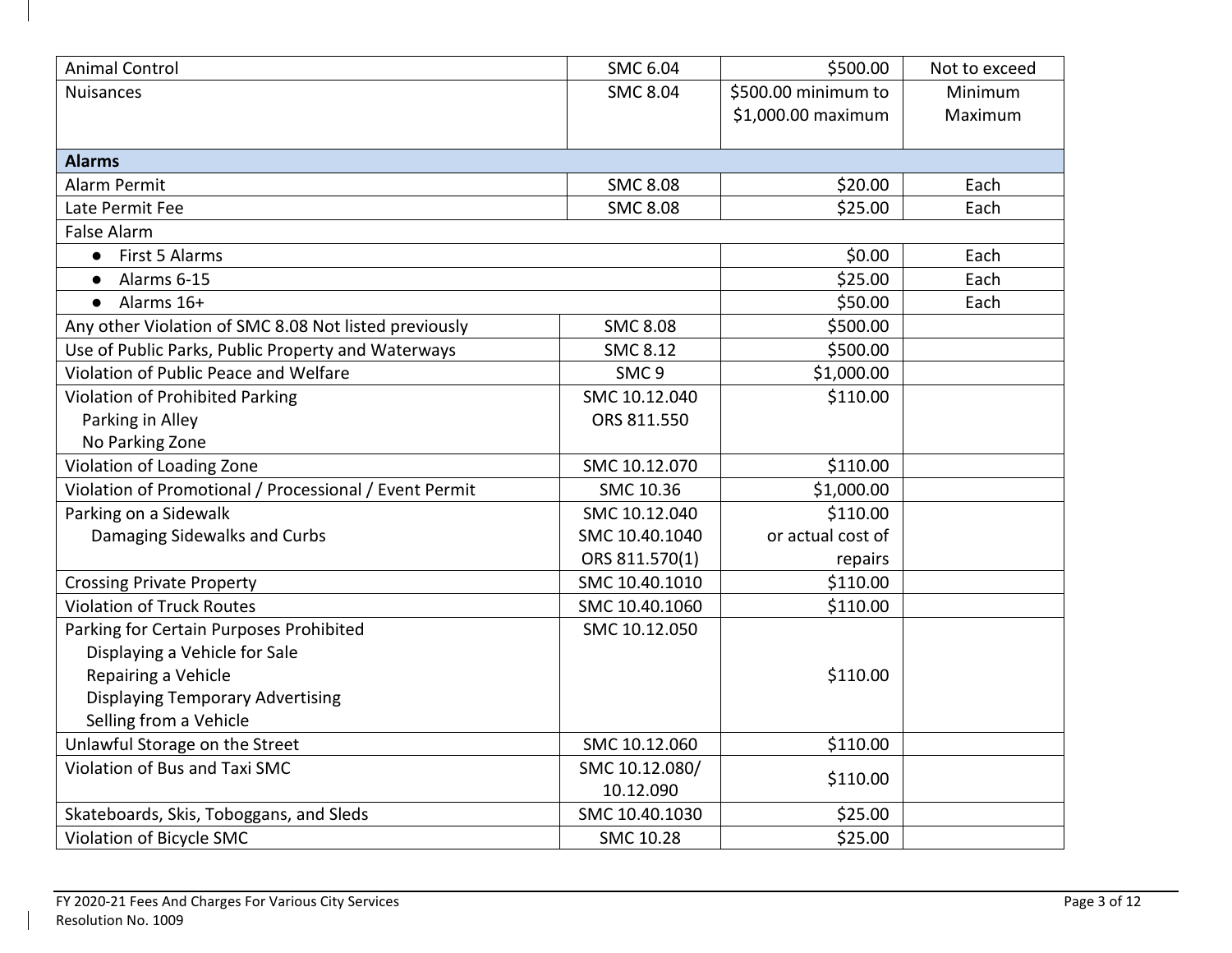| Violation of Pedestrian SMC                                   | SMC 10.32        | \$25.00              |  |
|---------------------------------------------------------------|------------------|----------------------|--|
| <b>Overtime Parking</b>                                       | SMC 10.12.040    |                      |  |
|                                                               | SMC 10.12.100    | \$25.00              |  |
| Parking Permit Violation                                      | SMC 10.12.150    | \$25.00              |  |
| Parking Spaces - Correct Use Required/Wrong Direction         | SMC 10.12.020    | \$25.00              |  |
| Violation of Prohibited Parking contrary to a parking control | SMC 10.12.040(g) | \$25.00              |  |
| device                                                        |                  |                      |  |
| Other Violations of Title 10 Not Specifically Listed          | <b>SMC 10</b>    | \$25.00              |  |
| Impound Charge Per Day for City Owned Storage                 | SMC 10.16.430    | $$50.00 + Town Fees$ |  |
| Impound Tow Fee                                               |                  | \$125.00             |  |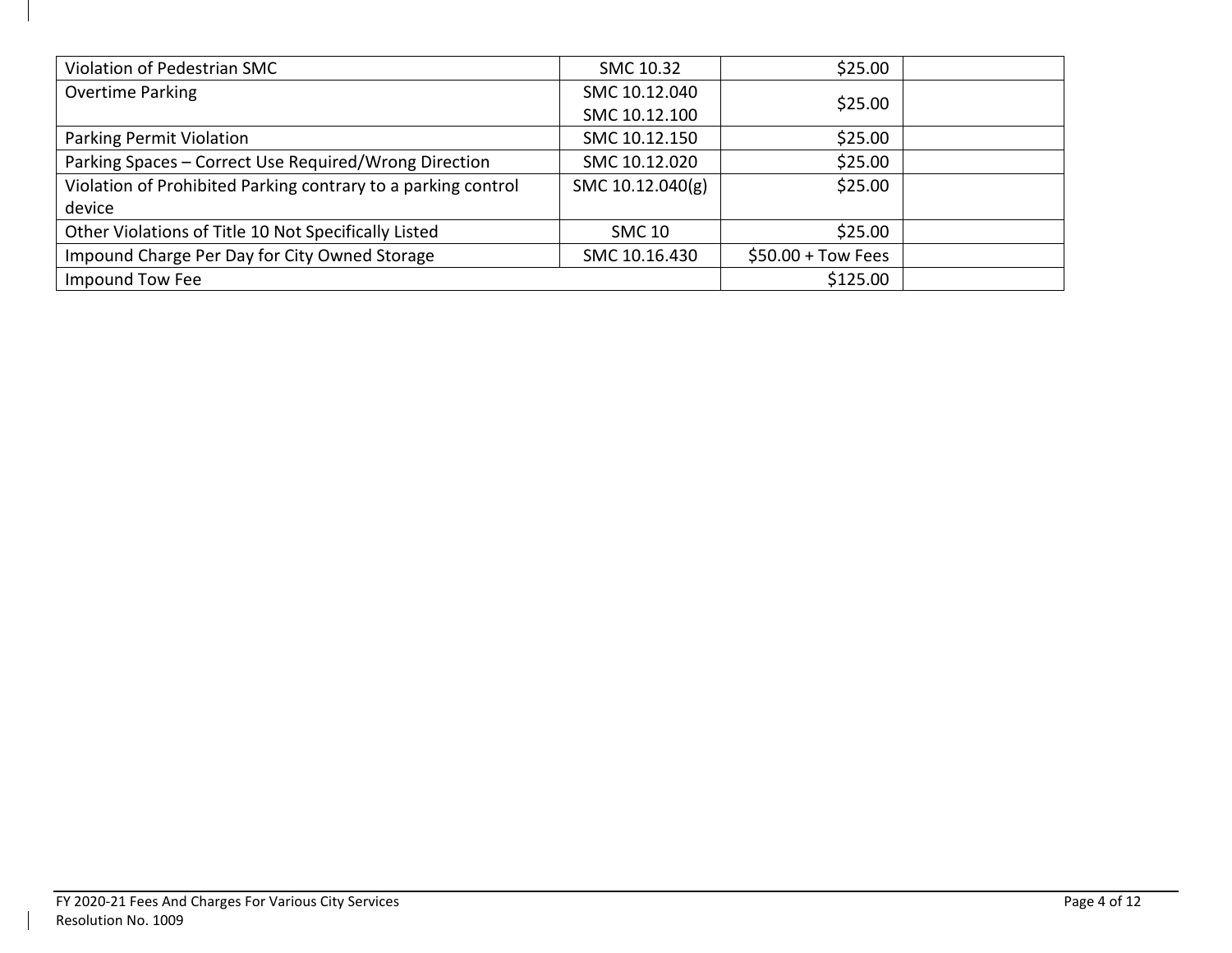| <b>PLANNING</b>                                                                 |                            |                 |
|---------------------------------------------------------------------------------|----------------------------|-----------------|
|                                                                                 | 2020-21 Fees               | <b>Unit</b>     |
| <b>Pre-Application Meeting</b>                                                  | \$300.00                   | Each            |
| Application that requires only Staff review                                     | \$700650.00                | Deposit         |
| Application requiring Planning Commission Hearing                               | \$1,500 <del>350</del> .00 | Deposit         |
| <b>Applications Requiring Two Public Hearings</b>                               |                            |                 |
| Comprehensive Plan Map and Zone Map Amendment                                   | \$1,800 <del>500</del> .00 | Deposit         |
| Subdivision, Master Plan Development, Site Plan Review that includes Annexation | \$2,0004,800.00            | Deposit         |
| <b>Major Annexation</b>                                                         | \$4,500.00                 | Deposit         |
|                                                                                 |                            |                 |
| <b>Other Planning Department Applications</b>                                   |                            |                 |
| Sign Permits                                                                    | \$25.00                    | Per Application |
| <b>Temporary Sign</b>                                                           | No Charge                  | Per Application |
| <b>Change of Use Permits</b>                                                    | \$25.00                    | Per Application |
| Mobile Food Unit License Fee                                                    | \$40.00                    | Annually        |
| Sidewalk Vendor License (licenses issued before January 1, 2021)                | \$0.00                     | Per Square Foot |
| Sidewalk Vendor License (licenses issued after January 1, 2021)                 | \$2.50                     | Per Square Foot |
|                                                                                 |                            |                 |
| <b>Appeals</b>                                                                  |                            |                 |
| Of decisions made by Staff without a public hearing                             | \$250.00                   | Per Application |
| Of decisions made by the Planning Commission                                    | \$400.00                   | Per Application |
| Vacation of Streets and Alleys                                                  | \$500.00                   | Per Application |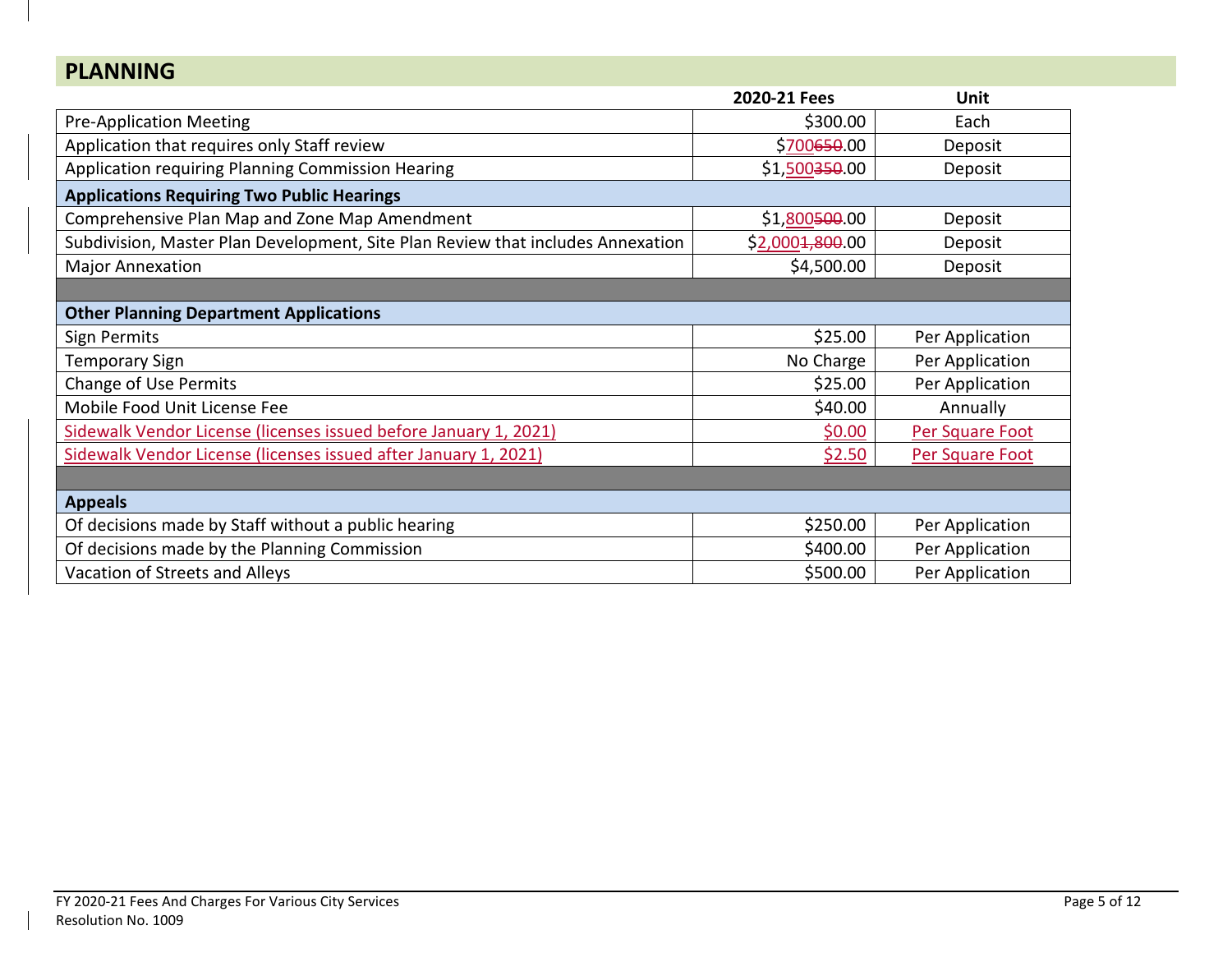# **MUNICIPAL COURT**

|                                          | 2020-21 Fees | Unit             |
|------------------------------------------|--------------|------------------|
| Payment Agreement Fee                    | \$3025.00    | Each             |
| License Reinstatement Fee                | \$3025.00    | Each             |
| <b>Failure To Appear for Arraignment</b> | \$2540.00    | Each             |
| <b>Failure to Appear Trial</b>           | \$100.00     | Each             |
| <b>Trial Fee</b>                         | \$4030.00    | Each             |
| <b>Warrant Fee</b>                       | \$5550.00    | Each             |
| <b>Appeal Filing</b>                     | \$5550.00    | Each             |
| <b>Translator Service</b>                | \$7060.00    | Each             |
| <b>Collection Fee</b>                    | 25%          | Of Fine Assessed |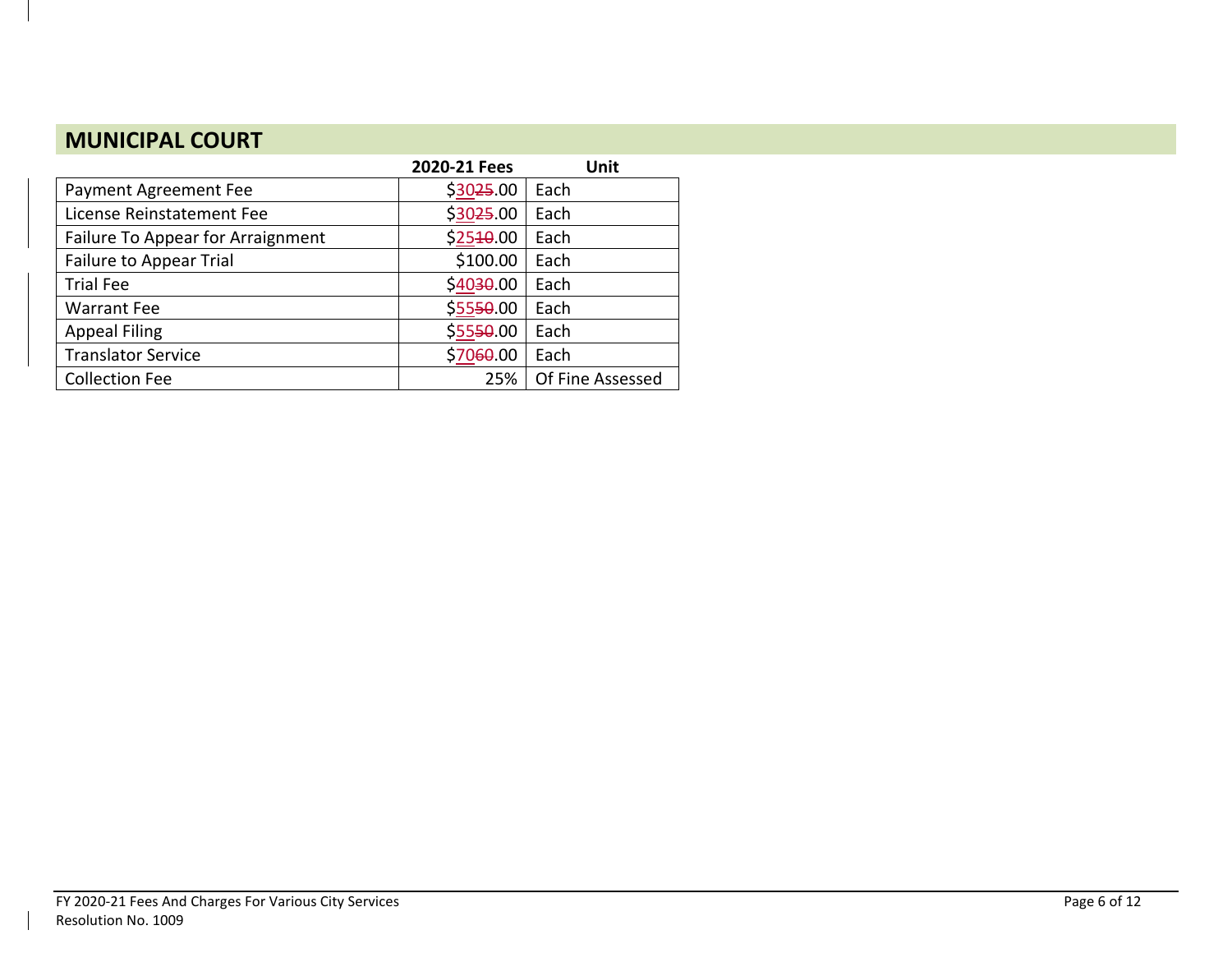| <b>LIBRARY</b>                              |                                     |             |
|---------------------------------------------|-------------------------------------|-------------|
|                                             | 2020-21 Fees                        | Unit        |
| Printing - Black & White                    | \$0.10                              | Per page    |
| Printing - Color                            | \$0.25                              | Per page    |
| <b>Overdue items</b>                        |                                     |             |
| <b>Books - Adult</b>                        | \$0.25                              | Per day     |
| Books - Youth                               | \$0.10                              | Per day     |
| DVD - Adult                                 | \$0.25                              | Per day     |
| DVD - Youth                                 | \$0.10                              | Per day     |
| <b>Cultural Pass</b>                        | \$5.00                              | Per day     |
| <b>Fees</b>                                 |                                     |             |
| Interlibrary loan: mailing & loan cost      | Actual cost                         |             |
| Damage or lost materials                    | Actual cost + \$5.00 processing fee |             |
| Lost or damaged DVD cases                   | \$1.00                              | Per item    |
| <b>Replaced Damaged AV Cover</b>            | \$1.00                              | Per cover   |
| Replace Audiobook                           | Actual cost + \$5.00 processing fee |             |
| <b>Replace Audiobook Case</b>               | \$3.00                              | Per Case    |
| <b>Replace Cultural Pass</b>                | Price of membership                 |             |
| <b>Outside city of Stayton Library Card</b> |                                     |             |
| Non-Resident Full Service Card              |                                     |             |
| Annual Household<br>$\bullet$               | \$60.00                             |             |
| 6 mo. household<br>$\bullet$                | \$30.00                             |             |
| <b>Outside of CCRLS District Card</b>       |                                     |             |
| Annual Household<br>$\bullet$               | \$70.00                             |             |
| • 6 mo. family                              | \$35.00                             |             |
| Outside of CCRLS Child Card                 |                                     |             |
| One Card<br>$\bullet$                       | \$12.00                             |             |
| <b>Two Cards</b><br>$\bullet$               | \$20.00                             |             |
| <b>Three Cards</b><br>$\bullet$             | \$28.00                             |             |
| <b>E.G. Siegmund Room Rentals</b>           |                                     |             |
| Cleaning fee (no food or beverage)          | \$15.00                             | Each rental |
| Cleaning fee with food & beverage           | \$25.00                             | Each rental |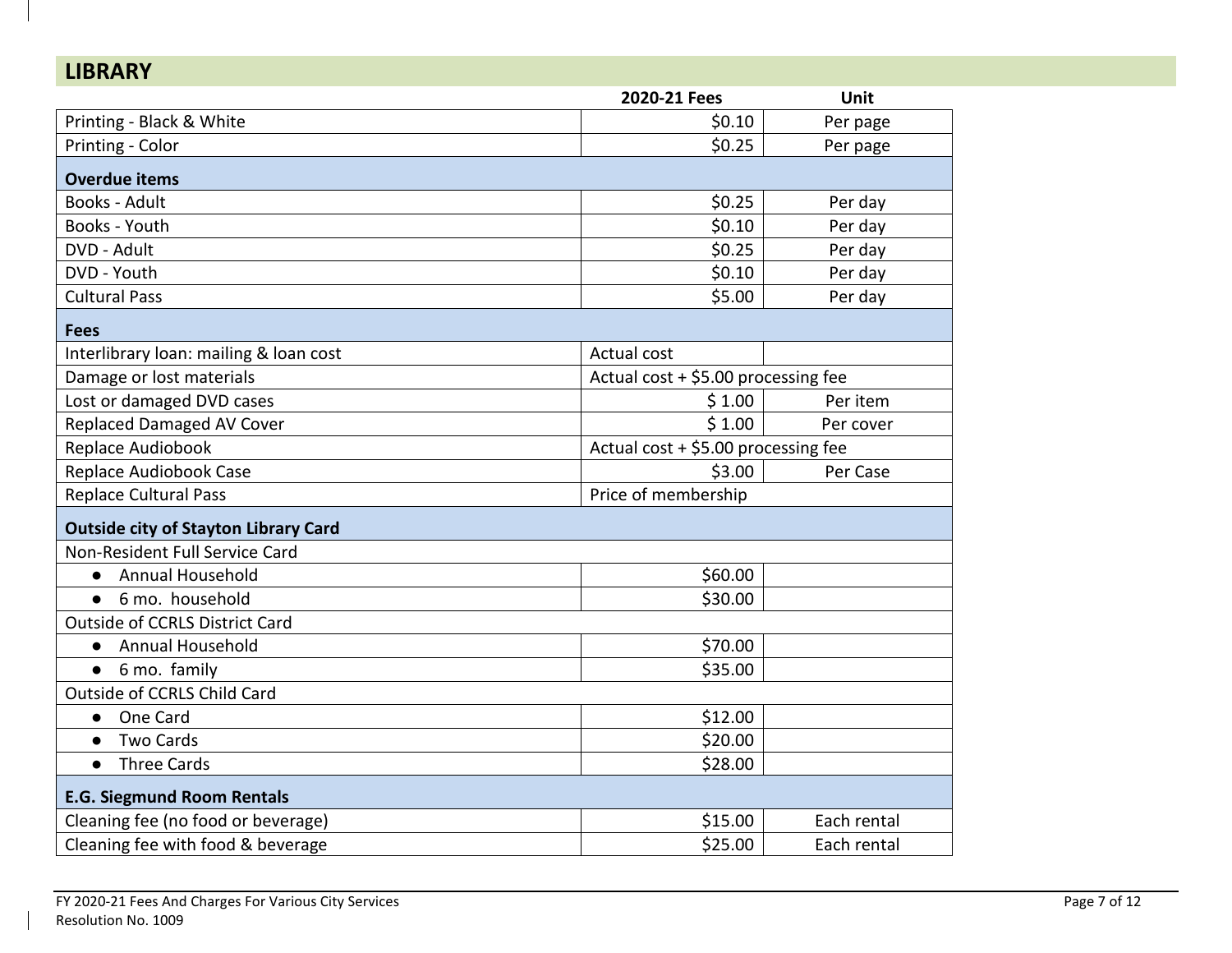| Fee for civic group, one side        | \$15.00 | Per hour |
|--------------------------------------|---------|----------|
| Fee for civic group, both sides      | \$20.00 | Per hour |
| Fee for Private group, one side      | \$20.00 | Per hour |
| Fee for Private group, both sides    | \$25.00 | Per hour |
| Fee for Commercial group, one side   | \$25.00 | Per hour |
| Fee for Commercial group, both sides | \$30.00 | Per hour |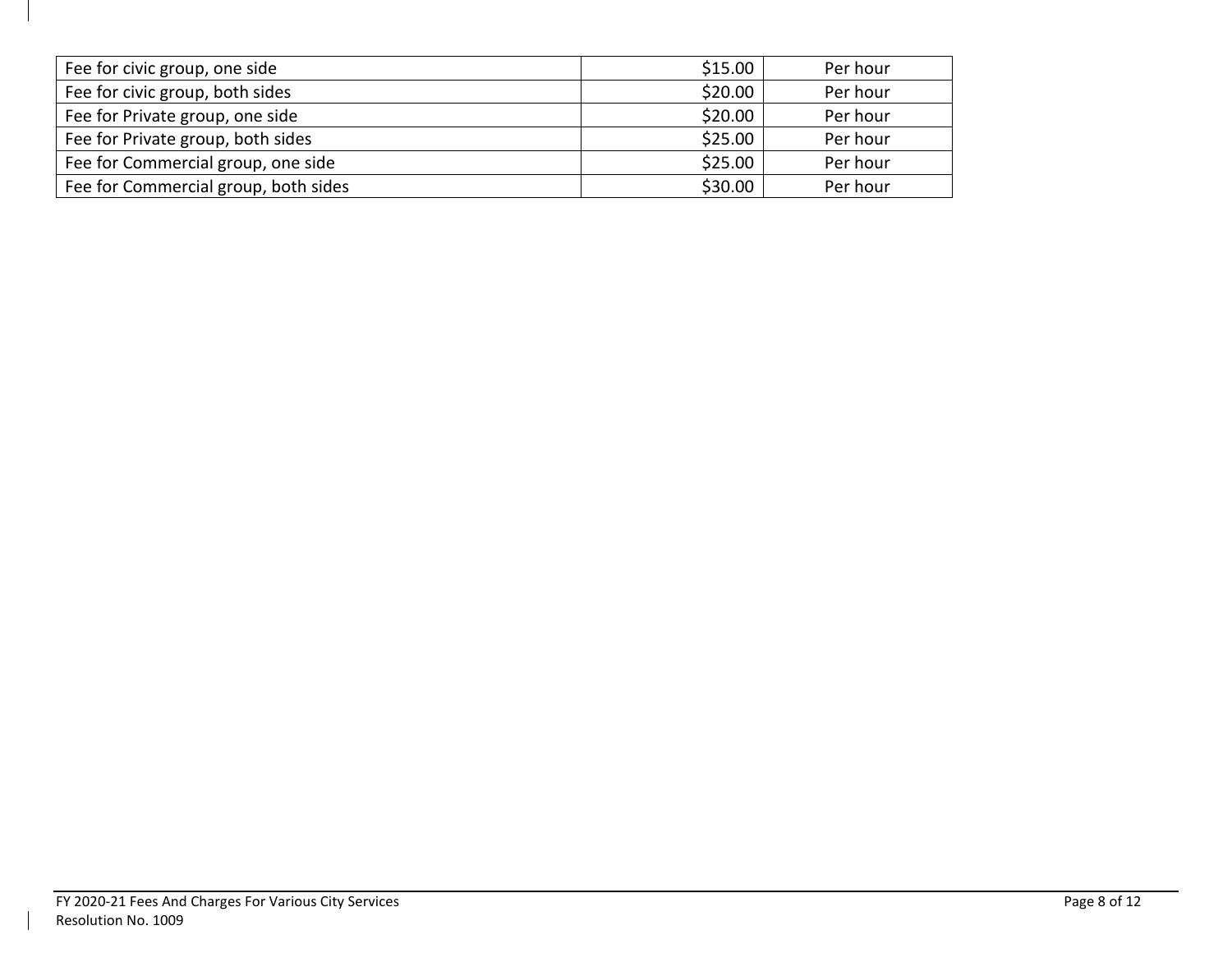## **PUBLIC WORKS**

**Site Development Permit: Engineering and Plan Review (for on-site and off-site public improvements) includes ROW permit. Prior to Permit issuance, actual plan review costs will be paid by Applicant. Inspection services will be paid for by Applicant after project completion and prior to Notice of Final Completion and Acceptance from the City.**

|                                                                                          | 2020-21 Fees                    | <b>Unit</b>                        |
|------------------------------------------------------------------------------------------|---------------------------------|------------------------------------|
| <b>New Infrastructure</b>                                                                |                                 |                                    |
| Water, sewer, storm drainage, and street improvements where excavation or utility cuts   | \$500250.00                     | Deposit                            |
| of pavement are required.                                                                |                                 |                                    |
| Minor Partition $(1 - 3$ lots)                                                           | \$750.00                        | Deposit                            |
| Subdivision $(4 - 10$ lots)                                                              | \$2,500.00                      | Deposit                            |
| Subdivision (11+ lots) or Master Planned Development                                     | \$4,500.00                      | Deposit                            |
| Water Quality and Detention Plan and Calculation Review (infill lots only)               | \$100.00                        | Actual                             |
|                                                                                          |                                 |                                    |
| <b>Right of Way (ROW) Permits</b>                                                        |                                 |                                    |
| Type 1: Street tree replacement or installation                                          | No Charge                       |                                    |
| Type 2: Repair/replace sidewalk and/or driveway approach withwhere no street cut         | \$8965.00                       | Per Permit                         |
| (includes 3 inspections). is needed                                                      |                                 |                                    |
| Type 3: Sidewalk, driveway approach and/or existing utility repairutilities where street | \$112 <del>100</del> .00        | Per Permit                         |
| cut is needed (includes 4 inspections).-                                                 |                                 |                                    |
| Type 4: Franchise Utility (NW Natural, SCTC, PacifiCorp, etc.)                           |                                 | Per Franchise Agreement or \$40.00 |
| Type 5: Encroachment Permit to use Public ROW (for a long term use: awning, billboard,   | \$65.00                         | Per Permit                         |
| structure, etc.)                                                                         |                                 |                                    |
| Additional Inspections over the permit type allotment.                                   | \$23.00                         | Per Inspection                     |
|                                                                                          |                                 |                                    |
| Vehicles, per hour                                                                       |                                 | <b>FEMA</b> rate                   |
| <b>Water Service Deposit</b>                                                             |                                 | \$10075.00                         |
| Sewer Deposit                                                                            |                                 | \$10075.00                         |
| 3/4" Meter                                                                               | Actual Costs (\$350.00 Minimum) |                                    |
| 1" Meter or larger                                                                       | <b>Actual Costs</b>             |                                    |
| <b>Returned Payment FeesLate Fee</b>                                                     |                                 | \$3545.00                          |
| Processing Delinquent Shut-off Fee for Non Payment of Bill                               | \$5020.00                       |                                    |
| Requested Water On/Off Service Fee During Business hours                                 |                                 | \$4010.00                          |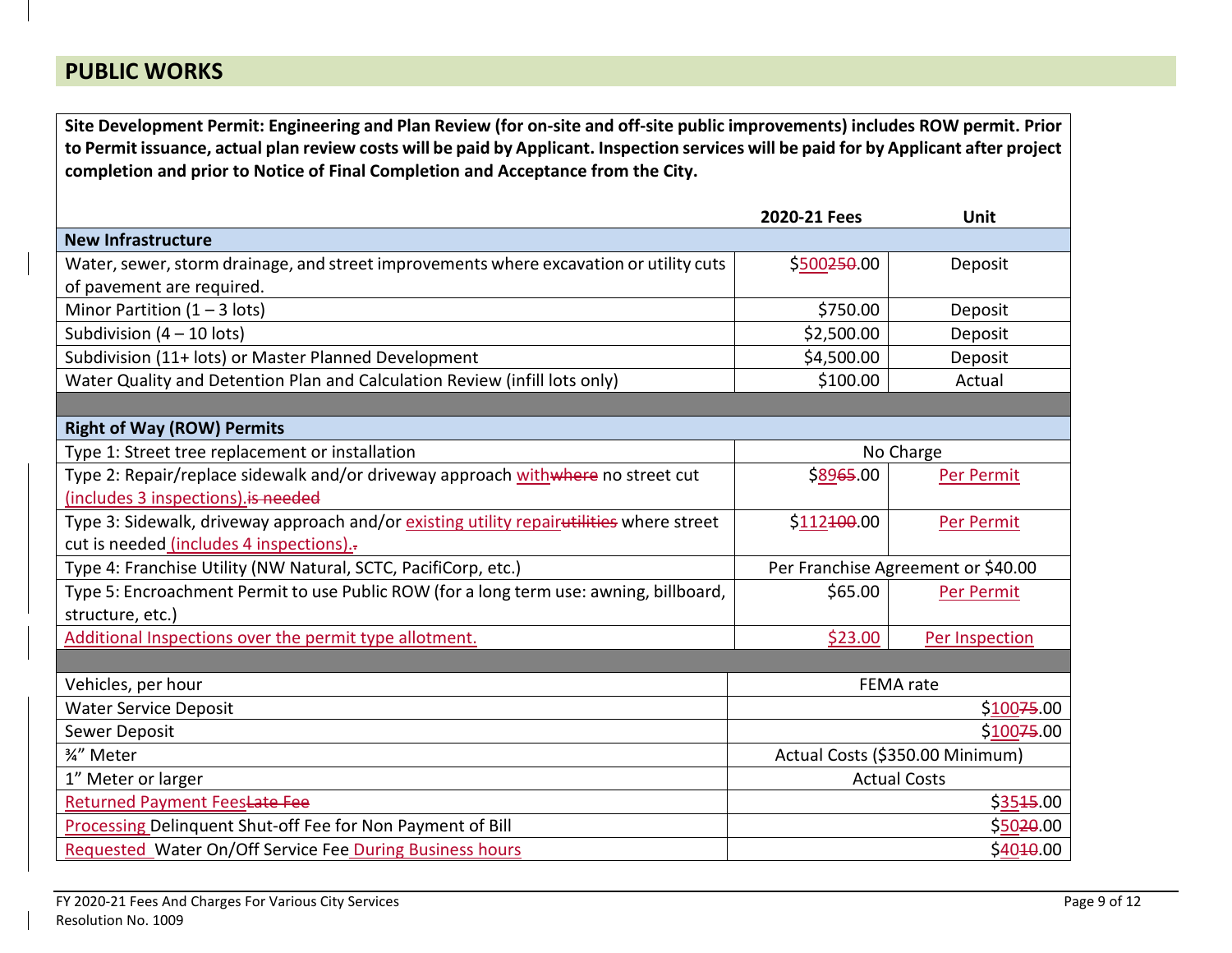| After Hours Emergency Call Out Service for water leaks and/or repairs (after first annual | \$200 <del>100</del> .00       |  |
|-------------------------------------------------------------------------------------------|--------------------------------|--|
| customer visit)                                                                           |                                |  |
| <b>Water Meter Installation</b>                                                           | <b>Actual Cost</b>             |  |
| Water                                                                                     | Resolution-858                 |  |
| <b>Storm Water</b>                                                                        | Resolution-908                 |  |
| <b>Street Maintenance Fee</b>                                                             | Resolution-864                 |  |
| Sewer                                                                                     | Resolution-907                 |  |
| <b>Building permits</b>                                                                   | Per Marion County fee schedule |  |
| <b>Building Structural Permit Driveway/Sidewalk Inspections</b>                           | \$100                          |  |
| <b>System Development Charges</b>                                                         |                                |  |
| Parks - per dwelling unit                                                                 | \$3,284 <del>235</del>         |  |
| Water – per $3/4$ " meter equivalent                                                      | \$3,418368                     |  |
| Wastewater – per $\frac{3}{4}$ " meter equivalent                                         | \$2,547509                     |  |
| Transportation - per peak hour trip in downtown area                                      | \$380374                       |  |
| per peak hour trip elsewhere                                                              | \$2,764723                     |  |
| Stormwater                                                                                | \$3,037 <del>2,992</del>       |  |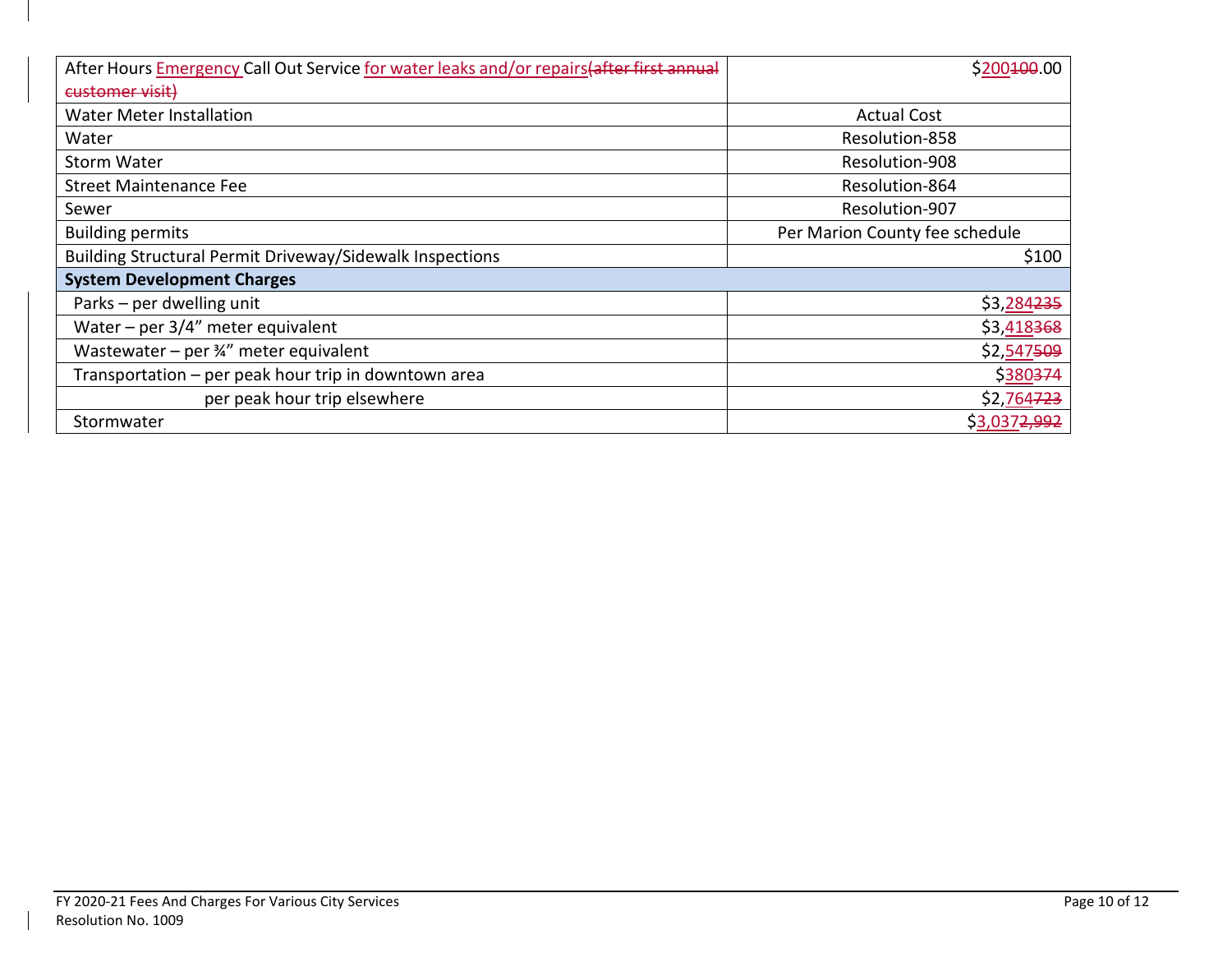# **FACILITY RENTALS**

|                                                                                      | 2020-21            | 2020-21             |
|--------------------------------------------------------------------------------------|--------------------|---------------------|
|                                                                                      | <b>Hourly Rate</b> | <b>Cleaning Fee</b> |
| <b>Community Center</b>                                                              |                    |                     |
| Civic Organization                                                                   |                    |                     |
| <b>Entire Building</b>                                                               | \$18.00            | \$80.00             |
| South End<br>$\bullet$                                                               | \$14.00            | \$50.00             |
| North End<br>$\bullet$                                                               | \$10.00            | \$30.00             |
| Private Individuals                                                                  |                    |                     |
| <b>Entire Building</b><br>$\bullet$                                                  | \$23.00            | \$100.00            |
| South End<br>$\bullet$                                                               | \$18.00            | \$75.00             |
| North End<br>$\bullet$                                                               | \$13.00            | \$35.00             |
| Commercial                                                                           |                    |                     |
| <b>Entire Building</b><br>$\bullet$                                                  | \$28.00            | \$100.00            |
| South End<br>$\bullet$                                                               | \$23.00            | \$75.00             |
| North End<br>$\bullet$                                                               | \$18.00            | \$35.00             |
| Meetings without food or drink                                                       | See above rates    | \$25.00             |
| Non-resident surcharge rent plus                                                     | $+25%$             | Above rate          |
|                                                                                      | 2020-21 Fees       | Unit                |
| Jordan Bridge and Pioneer Park Concession Stand                                      |                    |                     |
| • First three hours                                                                  | \$100.00           |                     |
| • Each additional hour                                                               | \$20.00            | Per hour            |
| <b>Other Facility Fees</b>                                                           |                    |                     |
| Community Center Key Deposit (cash or check only)                                    | \$25.00            | Per key             |
| Jordan Bridge Electrical Panel Key/Bridge Closure Signs Deposit (cash or check only) | \$25.00            | Per event           |
| Concession Stand Key Deposit (cash or check only)                                    | \$25.00            | Per key             |
| Alcohol Beverage Service Permit                                                      | \$50.00            | Each event          |
| Alcohol Beverage Cleaning Fee (\$150 refundable if properly cleaned)                 | \$300.00           | Each event          |
| <b>Cancellation Fee</b>                                                              | \$25.00            | Each event          |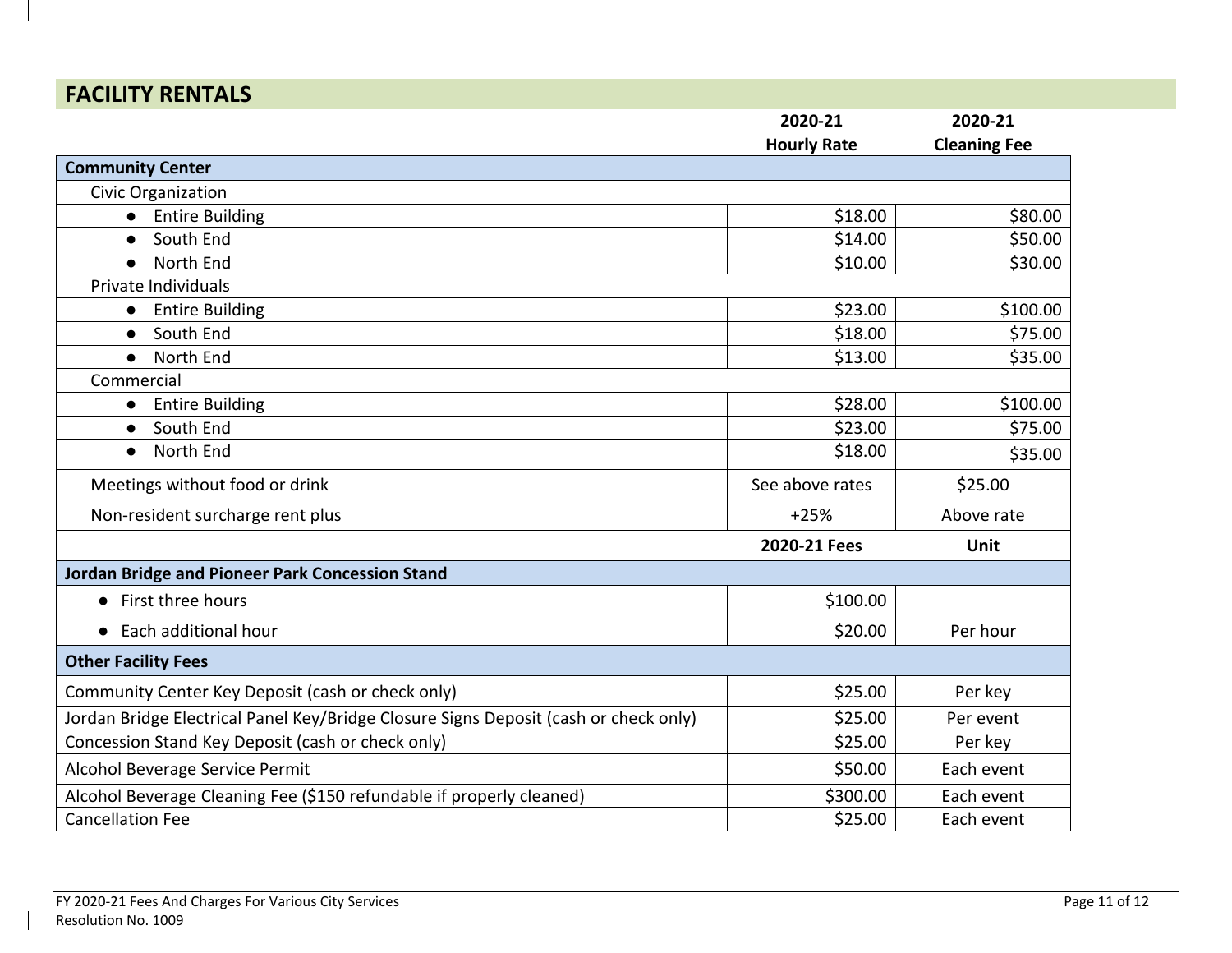#### **SWIMMING POOL 2020-21 Resident Fees 2020-21 Non-Resident Fees Unit Drop-In** Adult \$5.003.85 \$65.00 Per Visit Youth, under 18 **Accord 20 Per Visit 18 Example 20 Per Visit 18 Example 20 Per Visit 18 Example 20 Per Visit** Disabled & Seniors (over 59)  $\vert$  \$3.00<del>2.75</del> \$4.00<del>3.60</del> Per Visit Disabled & Senior Couples **business and the Couples \$5.003.85** \$65.00 \$65.00 Per Visit Family \$14.0013.20 \$18.0017.20 Per Visit **Monthly Memberships (auto-deduct)** Adult \$38.50.00 \$65.0050.05 Per Month Youth, under 18 **Example 20 Example 20** \$25.00<del>16.50</del> \$35.0021.45 Per Month Disabled & Seniors (over 59)  $\vert$  \$30.00<del>24.75</del> \$45.00<del>32.20</del> Per Month Disabled & Senior Couples <br>  $\begin{array}{ccc} \text{Disabled & 8 \n} & \text{Per Month} \end{array}$ Family | \$<u>65.00</u>4<del>9.50</del> \$<u>80.00</u>64.<del>35</del> | Per Month **Monthly Memberships (non-auto-deduct)** Adult | \$<u>56.00</u>4<del>9.50</del> \$<u>75.00</u><del>64.35</del> | Per Month Youth, under 18 **And Struth 2018 330.0024.75** \$40.0032.20 Per Month Disabled & Seniors (over 59) \$4033.00 \$50.0042.90 Per Month Disabled & Senior Couples **1998 Couples 1998 Contract 1998 Contract 1998 Contract 1999.50 <b>Per Month** Family \$7566.00 \$90.0085.80 Per Month **Annual Memberships** Adult \$620.00369.60 \$825.00 479.60 Per Year Youth, under 18 **Per Year 18 Per Year 18 Contact Account** 18 **Per Year 18** Per Year 18 Disabled & Seniors (over 59)  $\vert$  \$440.00<del>237.60</del> \$550308.00 Per Year Disabled & Senior Couples **1992.000-100369.60 Per Year 1993.00480.50 Per Year** Per Year Family \$825.00475.20 \$990.00617.10 Per Year **Punch Cards for 20 Visits** Adult | \$<u>75</u><del>66</del>.00 | \$<u>95.00</u><del>85.80</del> | Per card Youth, under 18 \$6055.00 \$7572.00 Per card Disabled & Seniors (over 59)  $\vert$  \$6055.00  $\vert$  \$7572.00 Per card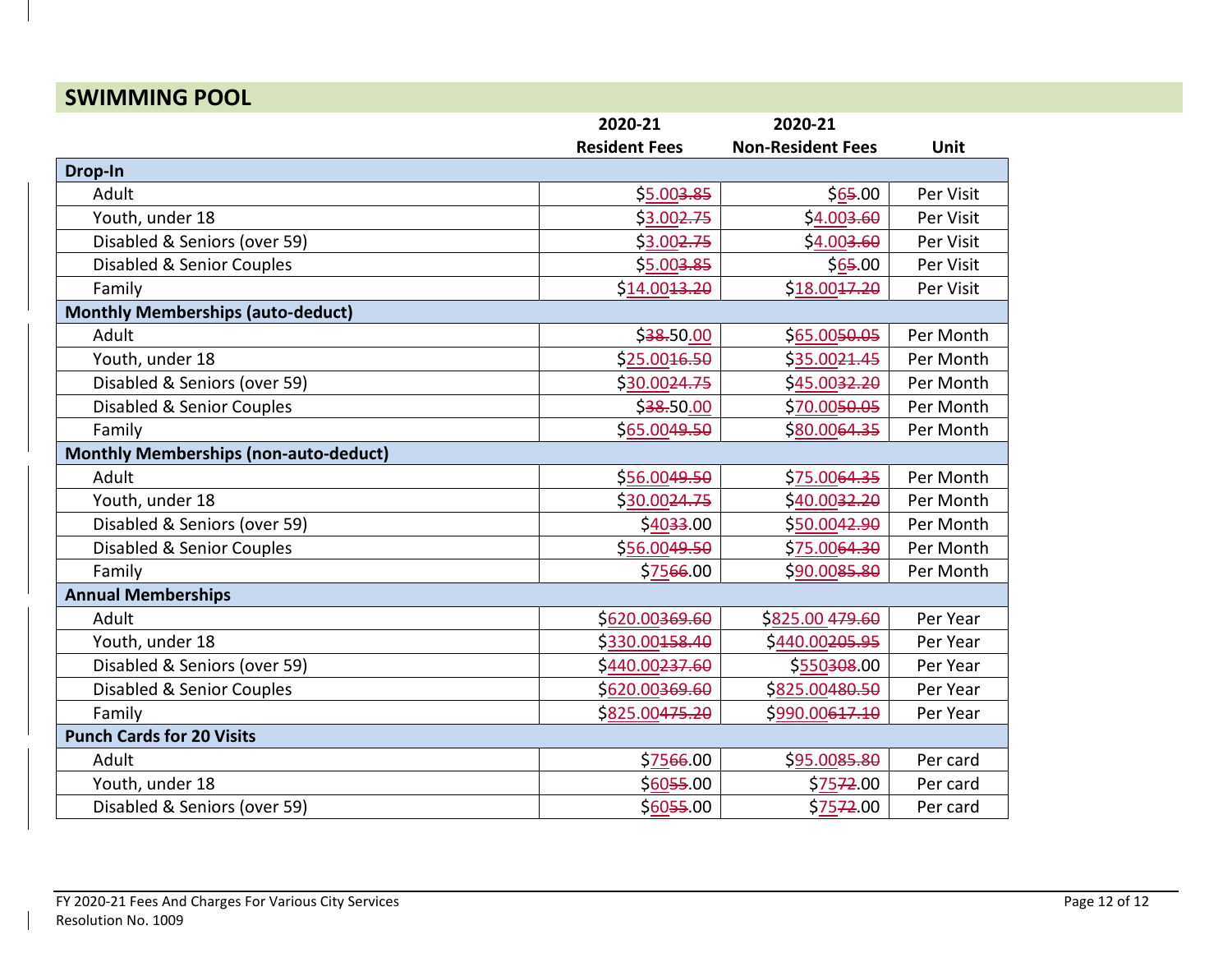

### **CITY OF STAYTON**

# M E M O R A N D U M

| TO:             | Mayor Henry A. Porter and the Stayton City Council               |
|-----------------|------------------------------------------------------------------|
| <b>FROM:</b>    | Susannah Sbragia, Finance Director                               |
| <b>DATE:</b>    | June 15, 2020                                                    |
| <b>SUBJECT:</b> | <b>Resolution No. 1010, Approving Changes to Utility Charges</b> |

#### **BACKGROUND INFORMATION**

Enclosed you will find Resolution No.1010, which includes changes to the rates for water, sanitary sewer, and storm drainage user fees. These changes are to align rates with the approved 2020- 21 fiscal year budget approved by the Budget Committee, and adopted by the City Council.

#### **ENTERPRISE- UTILITY RATES**

An Enterprise Fund is a self-supporting government fund that provides a service to the public for a fee. According to GAAP accounting rules, combined with legal requirements*(Oregon Department of Revenue 150-294-0420),* the City is to set the charge for services to cover the cost of operations, maintenance need, as well as future growth expansions or replacement of equipment of the City's utility plants.

The City is being fiscally responsible by increasing utility rates on an annual basisto have a smaller impact on the community over a longer period. By implementing an annual rate increase based on the Consumer Price Index - Western Region as reported by Bureau of Labor and Statistics published by the U.S Department of Labor (CPI-W rate), the City is better equipped to maintain this goal.

A 2.5% increase based on the (CPI-W) (water rates CPI+5%). An average homeowner or small business owner will see an approximate increase on their monthly utility bill as follows:

\$1.81 (water rate increase) \$1.09 (sewer rate increase) \$0.14 (storm drainage user fee increase) **\$3.04 total increase to monthly utility bill**

It is important to do incremental rate increases over time, rather than waiting until a catastrophic event happens leading to a much larger increase all at once.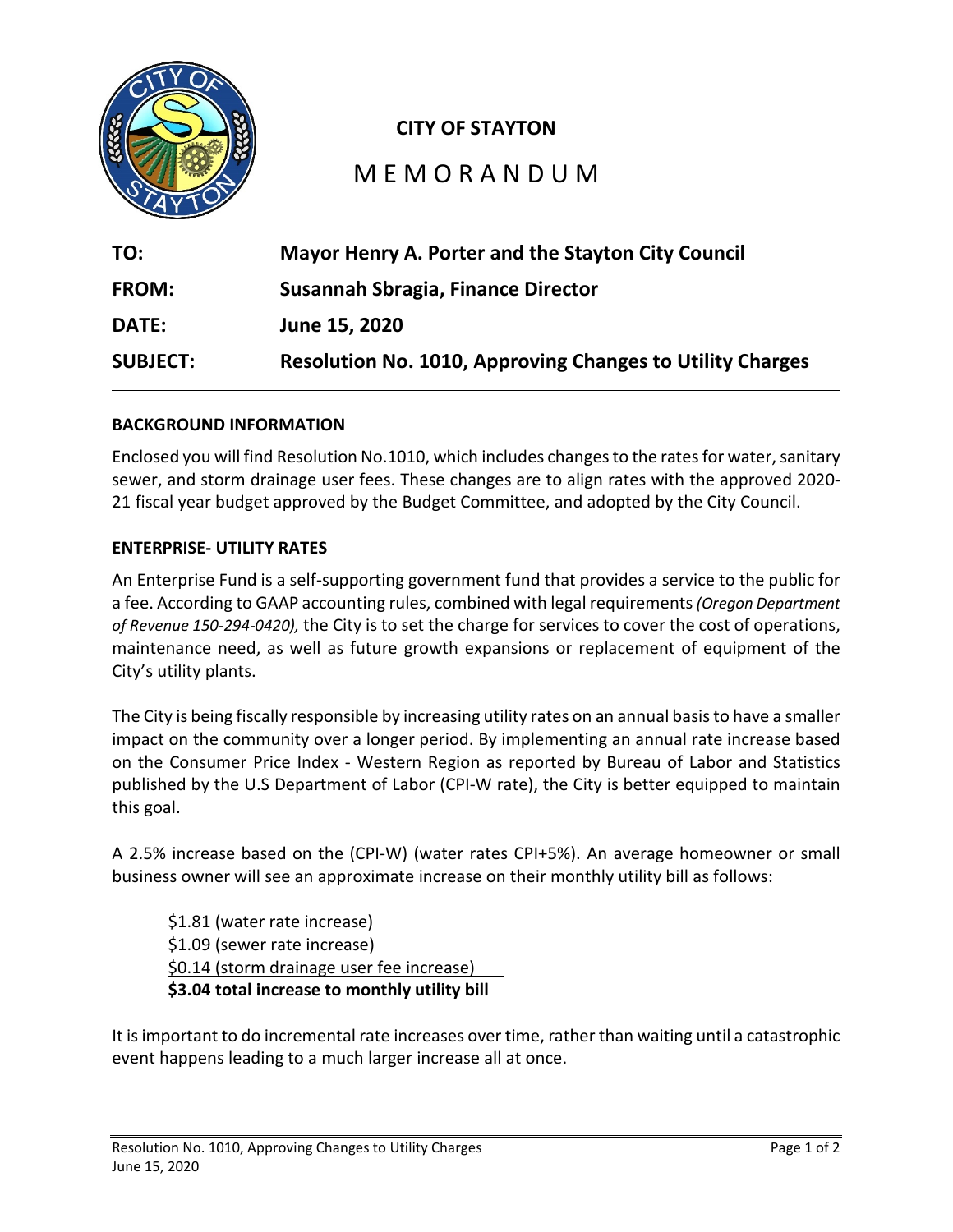#### **FISCAL IMPACT**

The rate increases reflect the fiscal year 2020-21 budget that was approved by the Budget Committee and adopted by the City Council. This increase allows for Enterprise Funds to continue to provide a service to the general public on a continuing basis which meets the states statutes requiring Enterprise Funds to be financed primarily through user charges. City staff continues to monitor capital project needs.

#### **SUMMARY**

This annual monitoring of utility services rates and fees ensures that not only the funds are selfsupporting but also that our plants are always in good working order. This further allows the City to plan for future needs and changes to ensure our utility systems are up to date and functioning properly for our community members.

#### **OPTIONS AND MOTIONS**

#### **1. Adopt Resolution No. 1010 as presented.**

Move to adopt Resolution No. 1010, approving changes to utility charges as presented.

#### **2. Adopt Resolution No. 1010 with amendments.**

Move to adopt Resolution No. 1010, approving changes to utility charges as amended.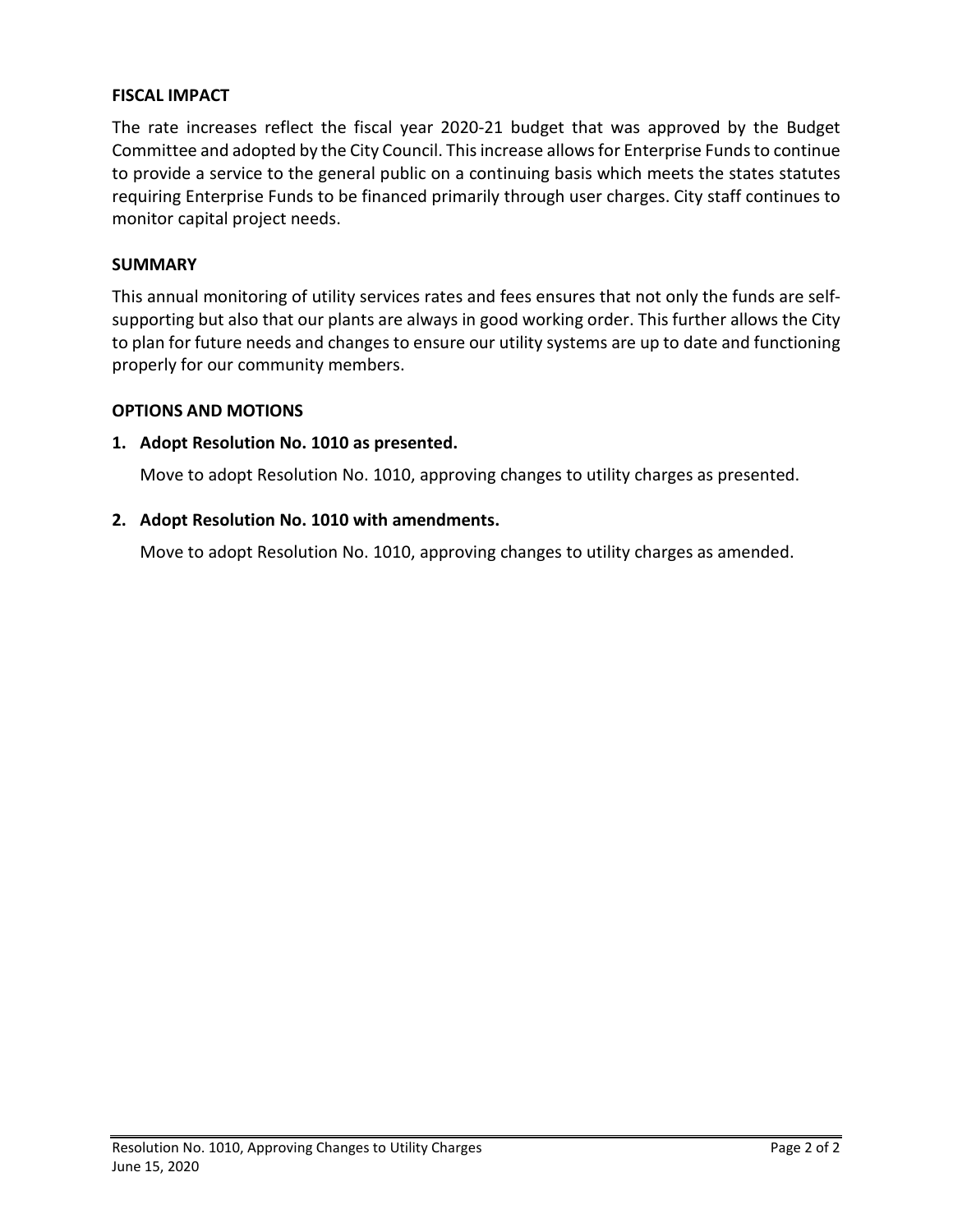#### **RESOLUTION NO. 1010**

#### **APPROVING CHANGES TO UTILITY CHARGES**

**WHEREAS**, Stayton Municipal Code (SMC) Titles 13.16.440; 13.32; and 13.24.1190 require rates be established to pay for the costs of operating the City's water, stormwater, and sanitary sewer utilities;

**WHEREAS**, such rates are to be set in Resolution form by the Stayton City Council;

**WHEREAS**, operating costs and capital facilities costs have increased due to inflation since rates for each utility were last increased in 2018 with the adoption of Resolution No. 982;

**WHEREAS**, the Budget Committee approved, and the City Council adopted, the fiscal year 2020-21 budget including rate adjustments for these utilities; and

**WHEREAS**, the City Council deems it appropriate and timely that utility rates be adjusted to adequately provide resources to properly operate and maintain the City's utility systems in accordance with the adopted master plans.

#### **NOW THEREFORE, BE IT RESOLVED THAT:**

#### **SECTION 1: WATER RATES**

In accordance with SMC Chapter 13.16.440, this Resolution increases water rates established in Resolution No. 982 by 5% plus 2.5% based on the current Consumer Price Index - Western Region (CPI-W).

#### **SECTION 2: SANITARY SEWER RATES**

In accordance with SMC Chapter 13.32, this Resolution increasessanitary sewer rates established in Resolution No. 982 by 2.5% based on current CPI-W.

#### **SECTION 3: STORM DRAINAGE USER FEES**

In accordance with SMC Chapter 13.24.1190, this Resolution increases storm drainage user fees established in Resolution No. 982 by 2.5% CPI-W.

#### **SECTION 4: REVIEW**

This Resolution shall be reviewed by staff annually during the month of April and rates amended as appropriate for the next fiscal year. Consideration shall be given to a combination of the City's growth rate, increase in operations and the rate of inflation by the Consumer Price Index - Western Region (CPI-W), as reported by Bureau of Labor and statistics published by the U.S Department of Labor. The cost index for the period April of the preceding year through March of the current year.